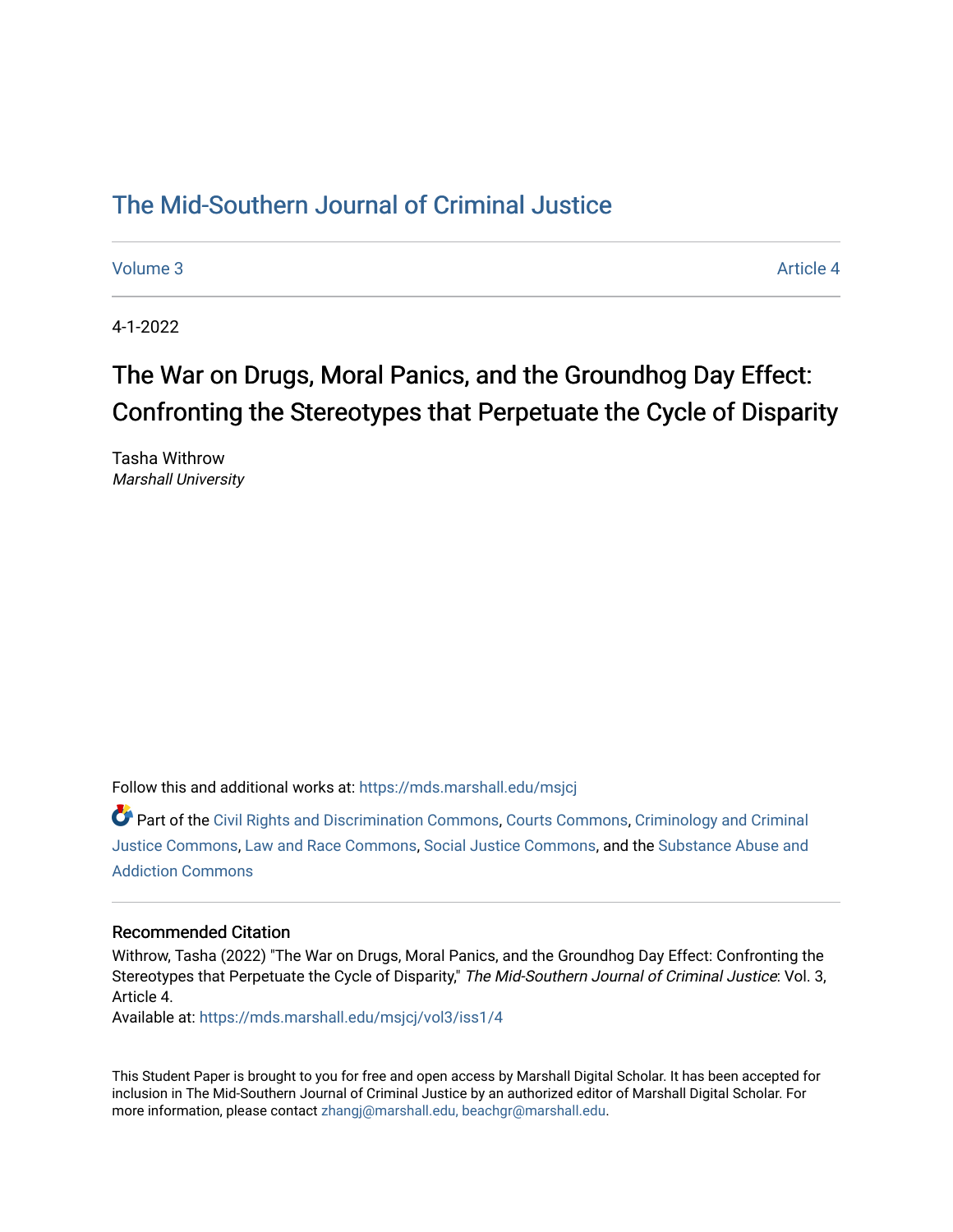## **The War on Drugs, Moral Panics, and the Groundhog Day Effect: Confronting the Stereotypes that Perpetuate the Cycle of Disparity**

In the 1993 movie *Groundhog Day*, actor Bill Murray plays a cynical weatherman named Phil Connors from Pittsburgh, who is assigned to cover the story of the annual Groundhog Day festivities in a small town on February 2. This is his fourth year covering the story of the weather forecasting groundhog Punxsutawney Phil and he is obviously frustrated and reluctant. Phil and his crew attempt to leave the small town following the festival and parade, but an unexpected blizzard causes the roads out of town to shut down, and they are forced to turn around and spend the night in the small town of Punxsutawney (IMDB, n.d.).

However, when Phil wakes up the next morning, he realizes that it is February 2 again, and is forced to relive the day all over again. He seems to be the only one aware of the repetition and everyone else is doing and saying the same thing as the previous day. The time loop continues, and Phil is forced to undergo the same day over and over no matter what he does. That is, until Phil himself begins to change. Once Phil experiences an internal transformation and "redemption," he not only is able to fall in love with his producer, but he is finally able to wake up one morning and the date has changed to February 3. The time loop's curse is finally broken (IMDB, n.d.).

The movie *Groundhog Day* (1993) has been interpreted and analyzed in a myriad of ways, but one common application of the movie is the time loop trope. It has become a term used to describe situations in life that are monotonous, unpleasant, and repetitive – every day is the same no matter what happens (Sanes, n.d.). This is what has become a reality for people of color, especially poor people of color in the United States, and their experiences surrounding disparate and discriminatory criminalization. The War on Drugs is a prime example, and there is a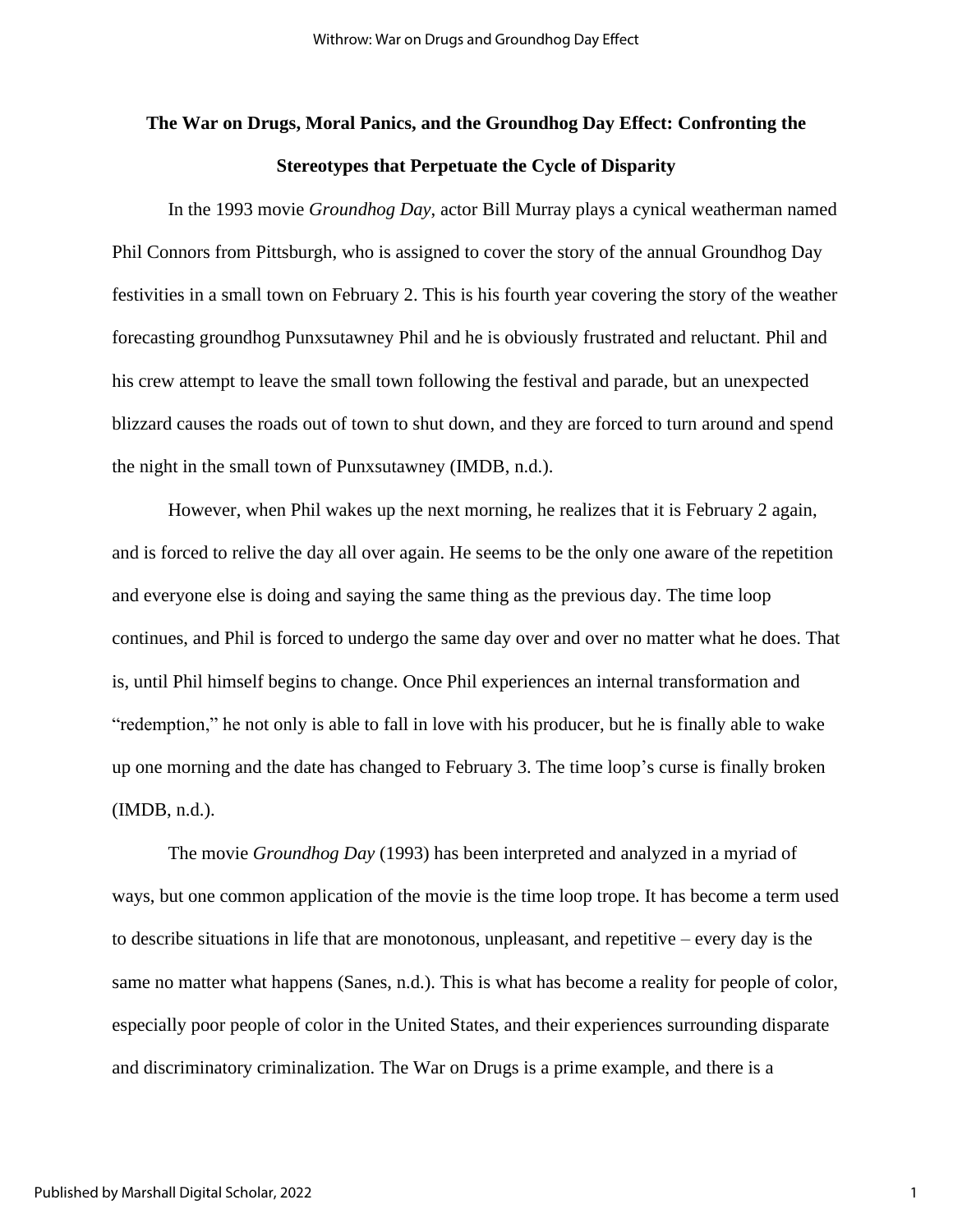common theme which continues to play out, and that is the root cause of the disparities people of color have experienced because of the criminalization of drugs (Ross, 2021). That root cause can be traced back to moral panics surrounding drug use and drug related crime, which are created out of racial stereotypes, beliefs, and biases.

Those racial stereotypes, beliefs, and biases have existed since the inception of slavery (Carter et al., 2017) and have remained in the American psyche for hundreds of years, becoming emmeshed in every institution. In addition, those stereotypes and beliefs have been used by politicians and the media to produce fear in the white majority which has enabled the complete social control and disenfranchisement of people of color. Since those stereotypes have ceased to disappear, on the contrary they are emboldened (Newman et al., 2021), and politicians and policymakers continue to fabricate moral panics generated from those stereotypes, such as drug use. Subsequently, this leads to concerted and repetitive attacks on Black communities, and has for generations, such as the War on Drugs.

Therefore, it is as if people of color are stuck in a "Groundhog Day" time loop – where no matter what they do, they continue to relive the same experiences over and over. It is up to us as a nation and a society, or "Phil Connors," to honestly confront the stereotypes and our biases, rid ourselves of the egocentric sense of superiority we have adopted, and undergo a redemptive transformation for there to be any change and for us to wake up to a new day. This paper will therefore examine how confronting the racial stereotypes that have fueled the moral panic behind the War on Drugs is the first and most critical step in breaking the repetitive cycle of disparities experienced by people of color.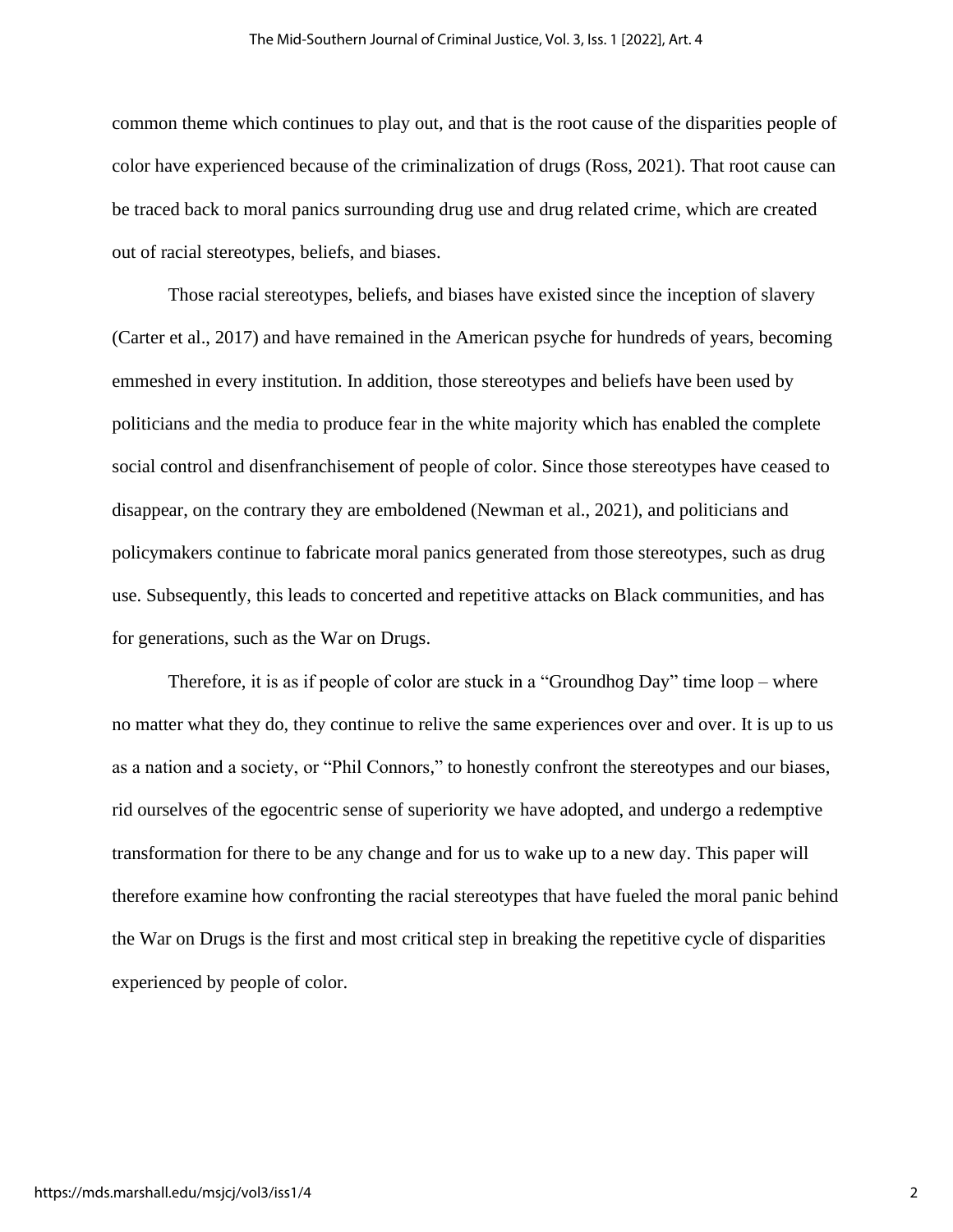## **Racial Hierarchy, Fear, and the Creation of an Enemy**

## **The Birth of Racial Stereotypes and Criminalizing the Black Body**

Drakulich (2012) defines stereotypes as cognitive processes used by individuals that help them to process information by grouping others into specific categories and to associate specific, universal traits to those categories. Those stereotypes are then activated when an individual encounters another person that they perceive to fit in one of those categories. The trait information is then used to create expectations that then guide future information processing of subsequent encounters. Thus, the problem with stereotypes emerges, in that they become "cognitive shortcuts" used to help people make judgments, and those judgments often lack accurate or perfect information, and commonly include bias. In addition, individuals can fail to confirm the accuracy of information received from media accounts, such as those that disproportionately focus on people of color and crime and can also be influenced by racist political rhetoric or misinformation from their social group.

Negative stereotypes of Black people were integral in justifying slavery and the secondclass citizenship of people of color. The institution of white supremacy that dominated the country relied heavily on biological theories of race and other tainted ideological discourses to "prove" natural differences between Black and white people. This mechanism of creating a racial hierarchy was not only used to maintain power throughout the era of slavery, but it was also utilized afterwards with the implementation of black codes and further de jure segregation such as Jim Crow (Gates, 2019).

The damaging stereotype of the "dangerous black male" was a direct result of slavery and its aftermath. As Carter et al.  $(2017)$  explains, since the early  $18<sup>th</sup>$  century, political elites propagated false perceptions of Black men as dangerous, or potentially dangerous, predators.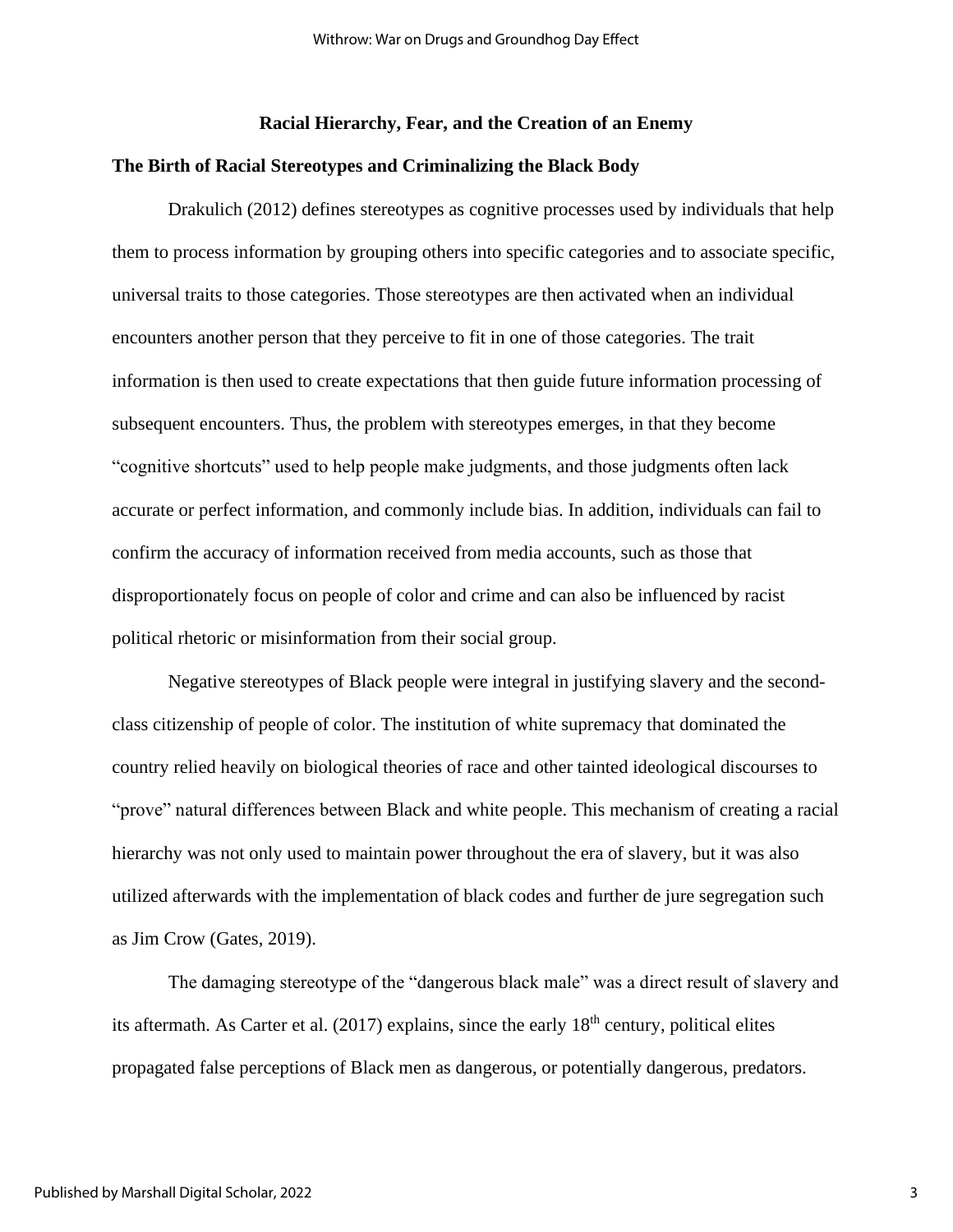Furthermore, this notion was exploited by slaveholders when runaway slaves were portrayed as dangerous criminals with the intent to rape white women instead of victims escaping from enslavement and torture. This notion of the Black man as a "super predator" became deeply entrenched in the minds of whites and was further endorsed by politicians, academics, and popular culture, even well into the late  $20<sup>th</sup>$  century.

Racial stereotypes of people of color were internalized by the white majority, thereby forming the basis for racial stigma. Alexander (2010) asserts that by defining what it means to be black in a negative way is how racial stigma is created. Historically, the shame of the slave was how people of color suffered the stigma of race. After slavery, racial stigma evolved into the shame of being a second-class citizen. Presently, the shame of the criminal is how racial stigma commonly presents itself (Alexander, 2010). This has been a calculated effort for centuries and the "dangerous black man" stereotype is now rooted in our national consciousness that continues to play out today, especially with the emboldening effect of politicians (Newman et al., 2021), television, and other media that consistently reinforces those biases (Carter et al., 2017).

This perpetuation of racial stereotypes and dehumanization of people of color is the first instance where the "Groundhog Day effect" begins to take form. The white majority had internalized the view that Black people were inferior, and this belief reinforced similar behavior, each one perpetuating the other, causing Black people to be trapped in a repetitive, eternal, daily punishment that they could not escape no matter what they did. As time went on, the methods of oppression may have taken different forms, but the core racial stigma of Black people remained the same. Legalized segregation, unequal opportunity, Jim Crow laws, church and school bombings, and public lynching became the new ways the white majority expressed their hate and bias (Carter et al., 2017). The next stage of oppression is the one still existing today, and that is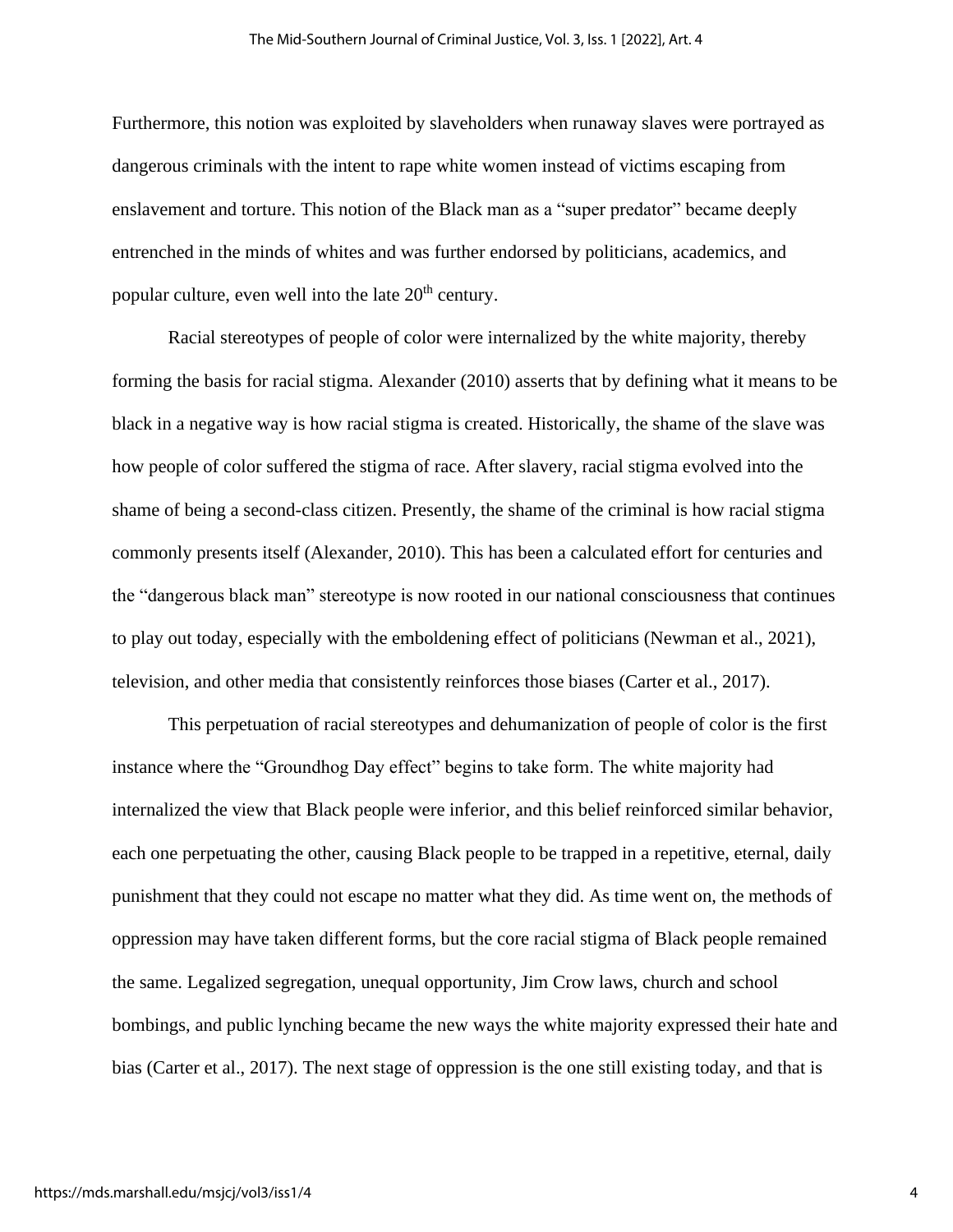the mechanism of overcriminalization and mass incarceration (Alexander, 2010). The people and the methods of oppression may have evolved, but the source of hate has remained the same.

## **Moral Panics and Folk Devils**

The concept of folk devils and moral panics may have always been present in American society, but it was not until social scientist Stanley Cohen (1972) coined the term that a theoretical framework was created to explain the phenomenon of collective alarm over what the public perceives as "folk devils" (Jennings et al., 2020). The definition Cohen provides to describe situations of moral panic are where "a condition, episode, person, or group of persons emerges to become defined as a threat to societal values and interests" (Jennings et al., 2020, p. 210). The concept of moral panics has been applied to a variety of situations such as sex, rock and roll, and crime, but in recent decades, specifically in America, the theoretical framework of moral panics has been applied to drug use, drug related crime, and subsequent drug policies.

As King (2015) argues, moral panics are almost always unsupported by empirical evidence, and they are an element of the long lineage of white fear regarding black violence that has been projected for centuries. They are simply reproductions of those longstanding conceptions, and as a result a readily available composite already exists making it easier for new images to be grafted on to. In addition, contemporary moral panics illustrate the status of race relations in America, a country that claims to be in a "post-racial" era, such as the continued use of the ever-present trope of the Black man as a "super predator" which remains a trigger point for racist anxieties and fears among white people.

The first example of a drug-related moral panic resulted in the early drug prohibition efforts that were initiated by Harry Anslinger with the Harrison Act of 1914, which was triggered by stereotypes and fears of Chinese immigrants who were known to consume opium (Fisher,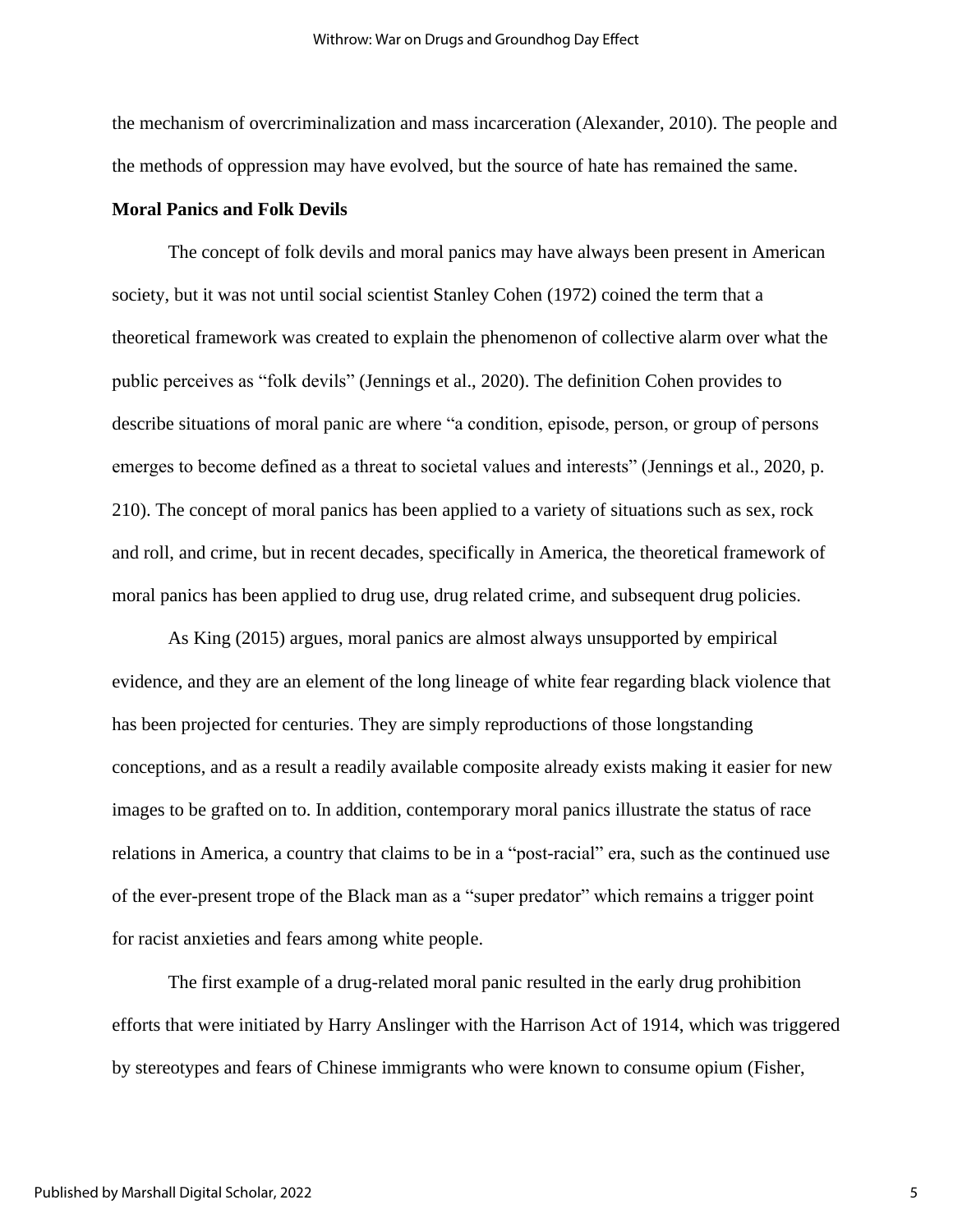2014). This would set the stage for the cycle of racial stereotypes leading to panics over perceived social malaises with a focused group of "folk devils" at the center and resulting in reactive policy changes. In 1937, another panic ensued born out of racial stereotypes towards Black people and Mexican immigrants, and Congress passed the Marihuana Tax Act (Vitiello, 2021). Almost two decades later the Boggs Act of 1951 was passed and became the first law to create federal mandatory minimum sentences. This was a policy response to the rise of heroin use in the Black community, which triggered another collective panic regarding crime in minority communities (Tallaksen, 2019). It is at this point that moral panics surrounding drug use begin to serve as a substantial catalyst for the "Groundhog Day" effect.

The history of drug policies in the early  $20<sup>th</sup>$  century are clear examples of racial stereotypes serving as a foundation of a moral panic, using racial or ethnic minorities as the folk devil to be concerned about, and a policy response that resulted in disparities among minority communities for generations. Concrete examples of the racial stereotyping behind early drug policies can be found in the racist propaganda of Harry Anslinger when he began the initial war on marijuana (Rosino & Hughey, 2018). Some examples of overtly racist quotes by Anslinger that illustrates his dangerous rhetoric are:

There are 100,000 total marijuana smokers in the US, and most are Negroes, Hispanics, Filipinos, and entertainers. Their Satanic music, jazz, and swing, result from marijuana use. This marijuana causes white women to seek sexual relations with Negroes, entertainers, and any others;

…the primary reason to outlaw marijuana is its effect on the degenerate races; and Reefer makes darkies think they're as good as white men. (McDonald, 2017, para. 13-14)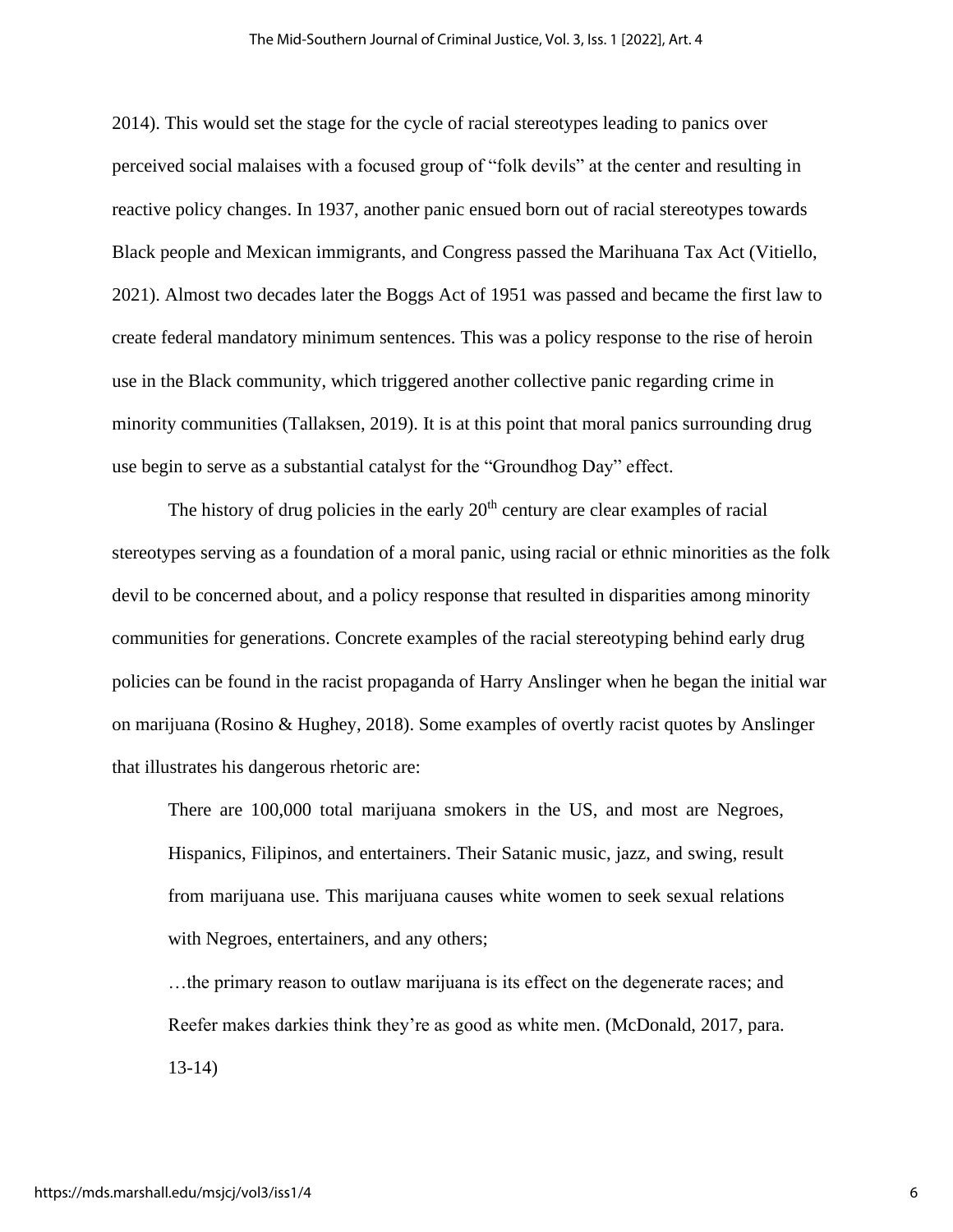The racist rhetoric and propaganda continued throughout the following decades and became intertwined in the tough on crime rhetoric previously used in the attack on the poor and the institutional and strategic racism which was popularized by politicians such as Nixon and Reagan in the early inception of the modern War on Drugs. An example that Lopez (2014) provides of the type of racial pandering used by contemporary conservative politicians to push their racist rhetoric which generated the moral panic during the crack scare, were statements such as "But let's be honest: some groups commit more crimes and use more welfare, other groups are mainly unskilled and illiterate illegals, and some religions inspire violence and don't value human life" (p. 4). It was rhetoric such as this that appealed to and triggered racial stereotypes without using explicit, profane, racist language.

This phenomenon continued throughout the 1980s and 1990s during the crack scare and the War on Drugs. The War on Drugs represents the epitome of moral panics generated from racial stereotypes that resulted in policy responses with extremely harsh and long-term negative consequences for people of color. King (2015) describes in his analysis of Cohen the elements necessary for a moral panic and the moral panic that was born during the crack scare and the War on Drugs meets each of those elements. First, there needs to be a suitable enemy that has little to no cultural or political capital to fight back. The folk devils of the crack scare were poor Black drug users, and it was obvious that they had little as far as resources to resist the ensuing attack on them. Second, there needs to be a suitable victim that is vulnerable yet generalized, such as American society, or "white victims." Lastly, moral panics need to include a call for social control, which often takes the form of restrictive policies and laws, such as what occurred during the War on Drugs. A not-so-subtle example of the rhetoric behind the moral panic regarding crack cocaine comes from Nixon's Chief of Staff H.R. Haldeman who was quoted as saying that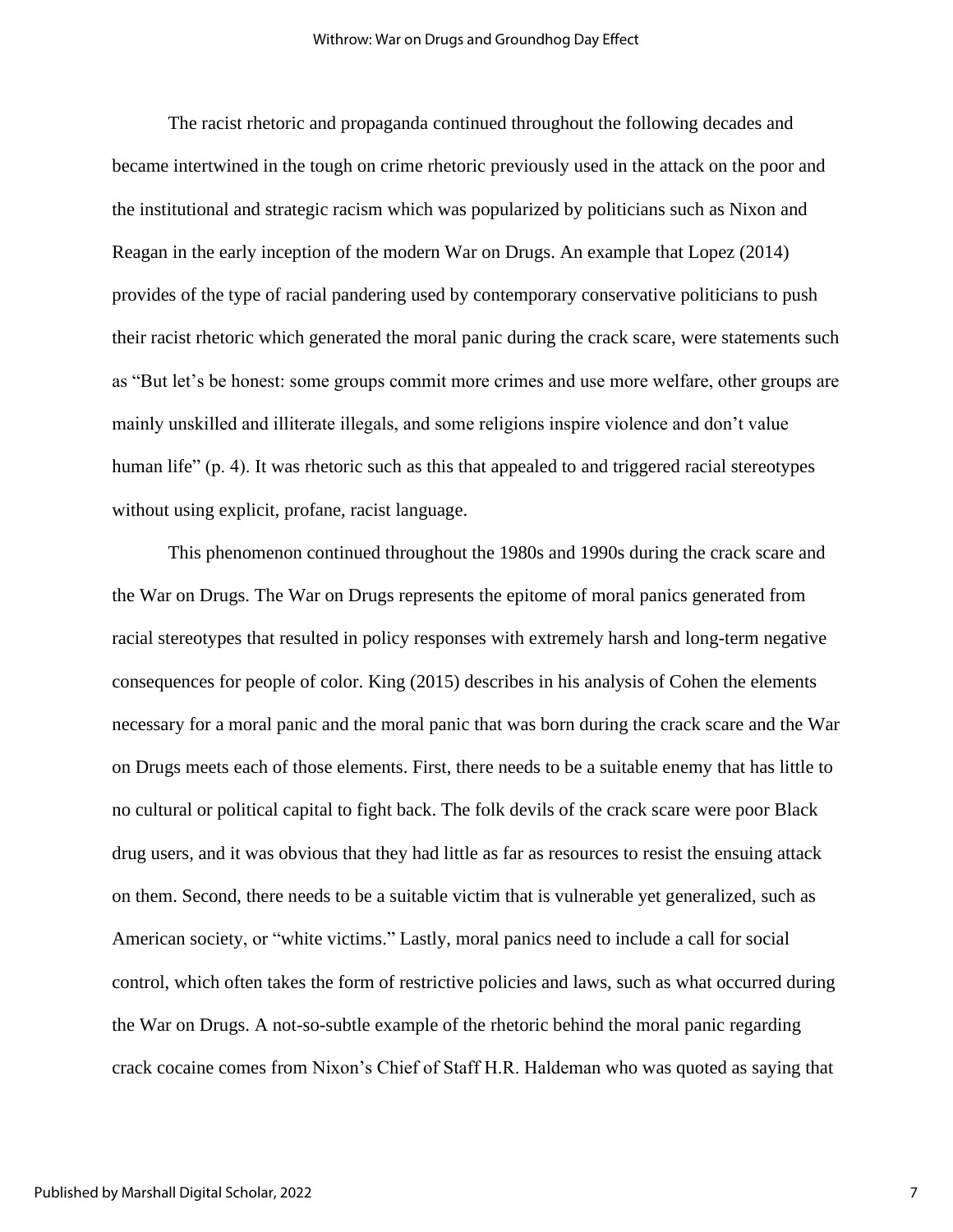"the key is to devise a system that recognizes (blacks are the problem) while not appearing to" (Vitale, 2018, p. 133). It is examples such as this that illustrates the strategic racism that Lopez (2014) argues was instrumental in implementing discriminatory policies by using purposeful strategies that used old racist ideas to legitimize new racial divisions and stimulate support for discriminatory policies and drug law enforcement practices.

This kind of dog whistling and strategic racist propaganda that was used to garner support for discriminatory drug policies during the War on Drugs paved the way for this moral panic to continue which resulted in even more restrictive policy responses. The "Groundhog Day" effect within the moral panic framework was thus concretely established, and as time progressed, the strategies of social control became more insidious and permanent and continues to serve as a political and social mechanism for the white majority to enforce a racial hierarchy, even without using overt racism.

#### **Trapped in the Time Loop**

## **From Demon Weed to Crack Scares**

Moral panics surrounding drugs have undergone a transitional process. They have evolved from politicians using the overt racism in their rhetoric and propaganda to a more subtle, "dog whistle" type of mechanism in their dissemination of messages to the public. When Nixon began his "Southern Strategy" approach to reach white voters, he realized that the use of overt racist language was not effective or appropriate anymore, and therefore he had to implement a coded language which is referred to as "dog whistle politics" (Lopez, 2014). Nixon began his dog whistling when he used phrases such as "law and order" and "state's rights" (History News Network). This coded language appealed to the internalized racial stereotypes of people of color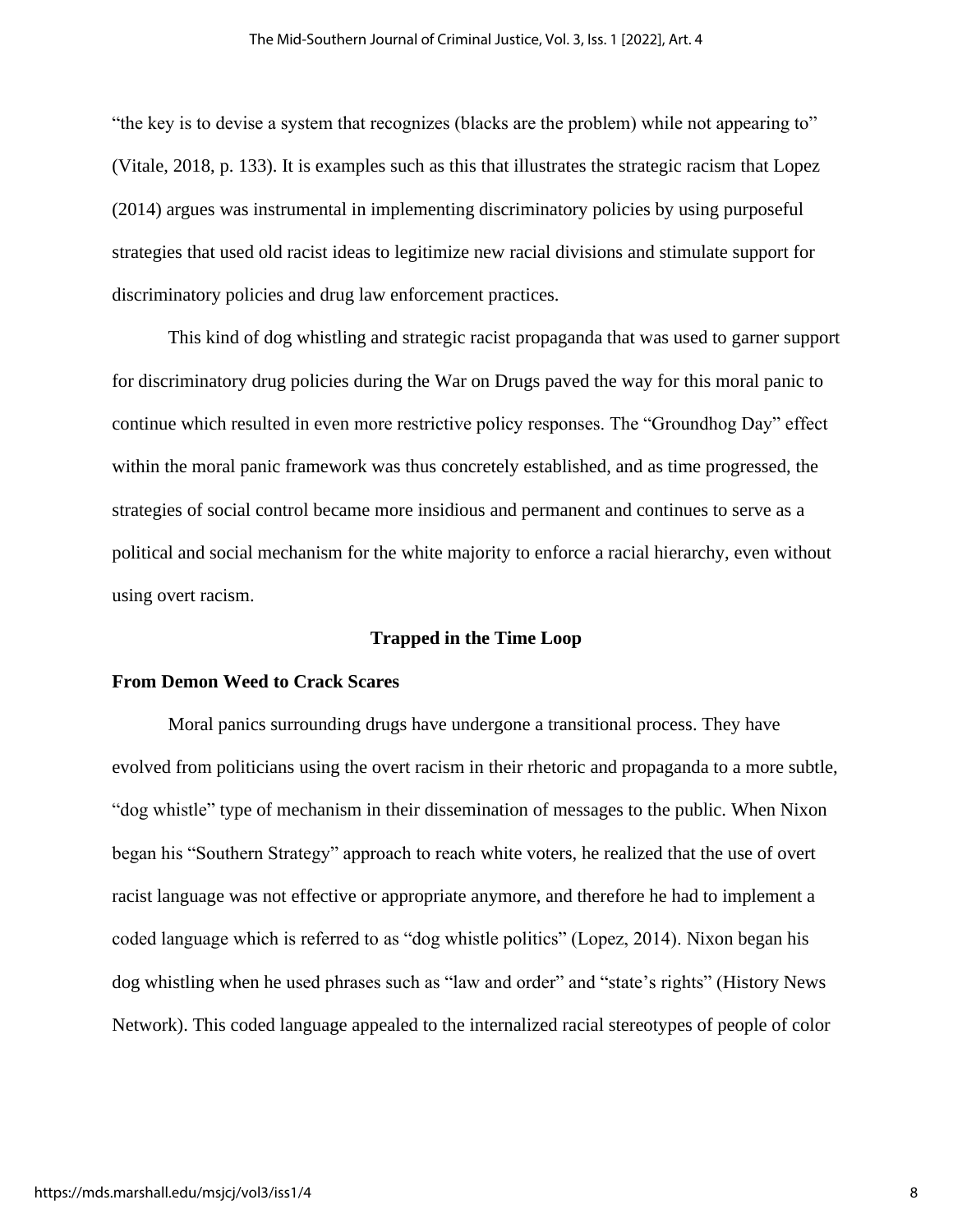and became instrumental in Nixon's War on Drugs campaign that disproportionately criminalized crack cocaine users, who coincidentally were often black.

The "dog whistle" coded language was extremely effective and was also utilized by the Reagan administration during his electoral campaigns and more so when he continued the War on Drugs. Phrases used by Reagan included terms such as "welfare queens" and "strapping young bucks," that did not explicitly mention race but were fully understood by the white population that held racial stereotypes as references to people of color. As Hinton (2016) argues, Reagan was successful in exploiting the shared assumptions towards race held by policymakers and further criminalized black drug users, such as making harsher penalties for possession of crack cocaine. In addition, both Hinton (2016) and Lopez (2014) point out that racial stereotypes were held by conservatives and liberals alike, therefore the dog whistle strategy had a farreaching effect among policymakers and the public, resulting in a moral panic grounded in a wider consensus. This is indicative of the "post-racial," colorblind discourse that conservatives had perpetuated after the Civil Rights Movement and that the liberals had begun to cling to.

Consequently, confronting discrimination and racial disparities would become a nearly impossible task, and the Supreme Court would ensure that the racial hierarchy would remain unprovoked and intact (Hinton, 2016; Lopez, 2014; Vitiello, 2021). Because the racial stereotypes of the white majority were never successfully confronted, they became a shared set of assumptions which made them stronger and more influential. This pattern continued and bandaid sized reforms would be created that did not focus on the core element of oppression (Gilmore, 2002; Gilmore, 2011). Therefore, America reached a point beginning in the 1980s, where the reality of racism was swept under the rug, any attempt to confront those stereotypes became even more difficult, and as a result, people of color continue to be used as folk devils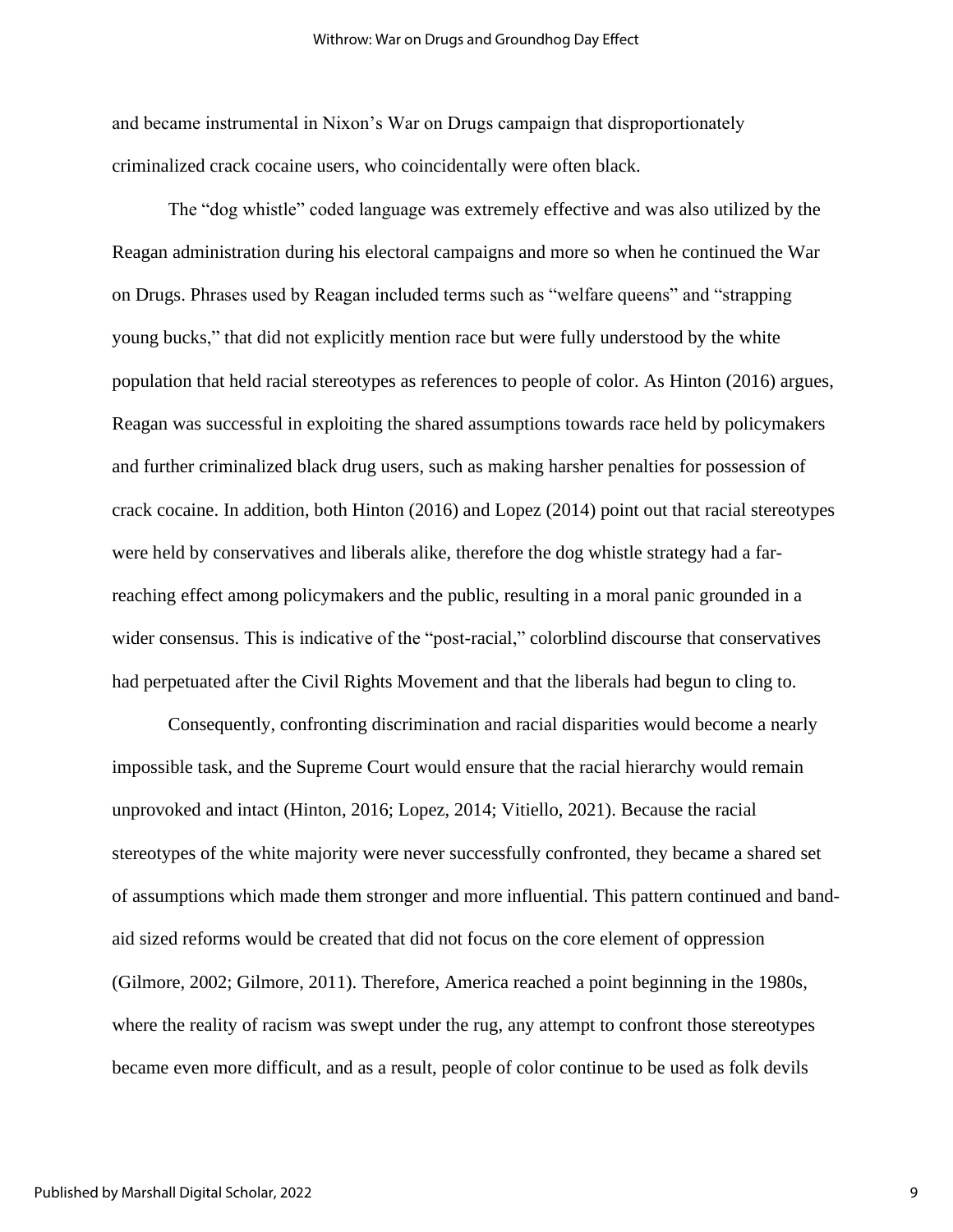trapped in the "Groundhog Day" time loop of oppression, disenfranchisement, and marginalization.

Drug prohibition laws that were generated during the crack epidemic were extremely disproportionate, not aligned with the actual rates of drug use at the time, founded in the stereotypes that justified the criminalization of people of color, and gained strong support through political rhetoric and media that tapped into the collective racist anxieties and fears (King, 2015). Instead of approaching drug use and addiction as a public health concern, legislators followed previous examples and sought to criminalize it and react with policies focused on punishment instead of rehabilitation. This contrasts with what is happening today in response to the opioid epidemic, where the drug users are often white, and the policy response has been more rehabilitative (Kim et al., 2020). The influence of racial stereotypes was the driving force behind the War on Drugs in the 1980s and 1990s and the beginning of the mass incarceration of poor people of color began during this time because of the dog whistle strategy that used crime as a proxy language for race (Lopez, 2014). It was Groundhog Day all over again, which seemed to be getting progressively worse with each repetition and transformation.

Examples of disproportionate laws and policies include the federal mandatory minimum sentencing guidelines for crack cocaine versus powder cocaine. The 100:1 ratio ensured that most of those arrested and incarcerated for long periods of time were people of color (Kim et al., 2020). This was an intentional strategy generated from a moral panic based in racial stereotypes. Crack cocaine was viewed as a drug used more often by poor African Americans and powder cocaine was more commonly used by affluent white drug users. The crack epidemic brought forth new racial stereotypes, such as those targeting Black women presumed to be giving birth to "crack babies," and the media played a critical role in perpetuating the racist images. Historical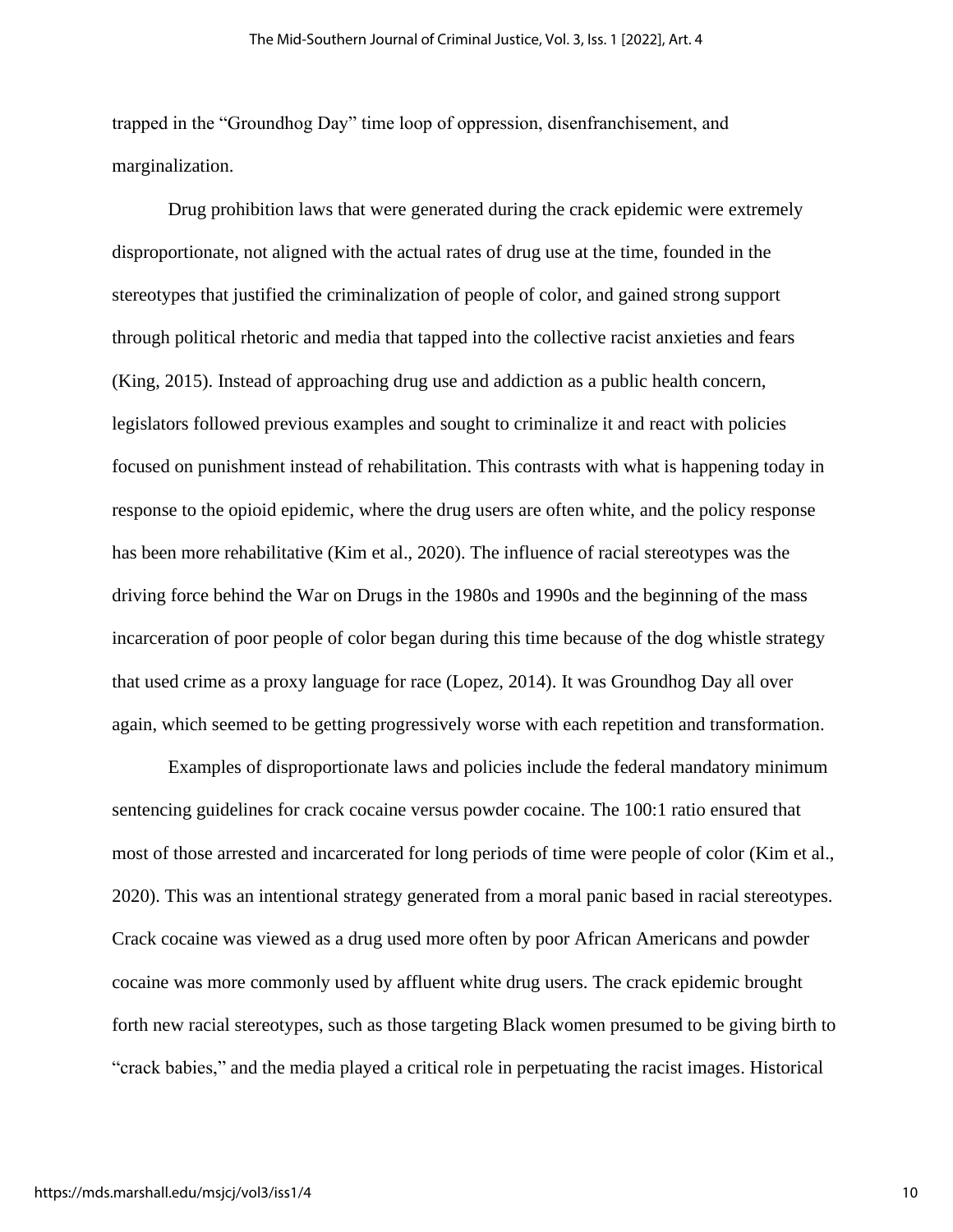racial stereotypes regarding crime were triggered during this moral panic and as a result, the policy response was targeted towards poor people of color. As Walker et al. (2018) point out, the response was so disproportionate, that a Black man arrested for simple possession of crack cocaine would receive a harsher sentence than a white man trafficking large amounts of powder cocaine.

Walker et al. (2018) describes other methods in which poor people of color were targeted and criminalized during the War on Drugs. Law enforcement would aggressively patrol minority neighborhoods, especially low-income neighborhoods. Through the practice of racial profiling, they would harass and arrest people of color at disproportional rates, one of the many ways in which law enforcement engaged in discriminatory conduct that was based on racial stereotypes and perceived social status, instead of specific conduct. As Vitale (2018) argues, the goals of law enforcement during the War on Drugs were not to enforce political efforts to improve public health, rather it was to manage what they perceived to be as "suspect or problem populations".

Support for this phenomenon can be found in studies that illustrate the influence racial stereotypes have on perceptions of crime and drug policies. Drakulich (2012) used regression analysis to determine the effect racial and ethnic stereotypes have on individual perceptions of crime in certain neighborhoods, perceived safety, and anxieties about victimization. For example, Drakulich found that perceived safety is strongly associated with the racial composition of the neighborhood. When controlling for actual dangers posed by crime in the neighborhoods with higher numbers of African Americans, it was discovered that white people overestimated the dangers of crime in those neighborhoods. In other words, for white respondents possessing racial crime stereotypes, there was a strong association with decreased perception of safety and an increase in anxiety and fear in neighborhoods with a different racial composition (Drakulich,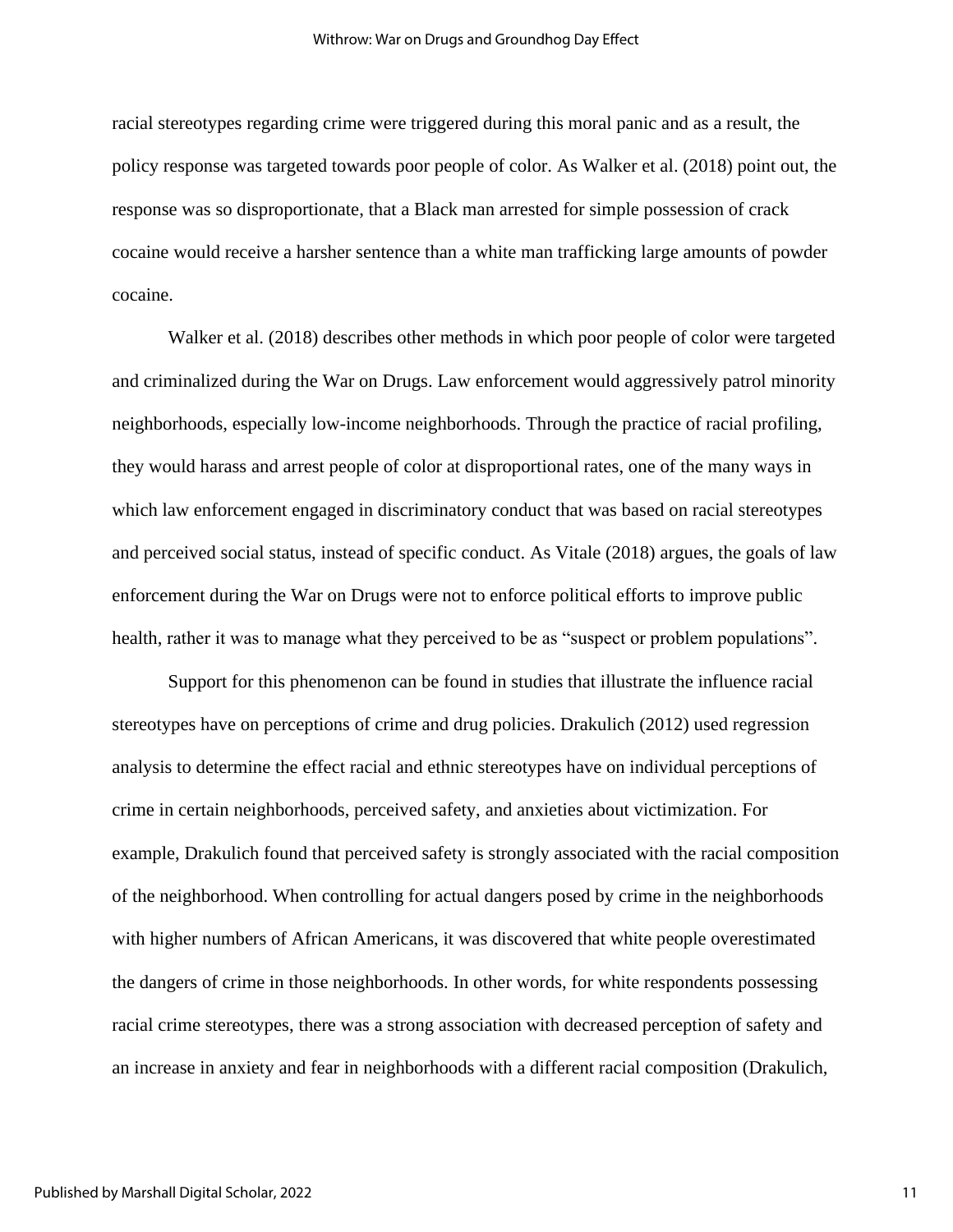2012). These findings are indicative of how racial stereotypes regarding crime can not only survive through generations, but how they are still deeply internalized and utilized in decision making.

When analyzing the racial disparities related to the onset of the War on Drugs in the 1980s and 1990s, the policy and legislative responses are a key element in understanding the extent to which the influence of stereotypes had on decision making, punishment and the longterm effects that unfolded. Although racial disparities in punishment were apparent at the time, it was not until recently that researchers have been able to investigate differences between two different "drug epidemics" within the criminal justice system, specifically the differences between the crack epidemic and the opioid epidemic occurring now (Kim et al., 2020).

From the start of the crack epidemic, the media played a critical role in reinforcing racial stereotypes among the public during that time. As Kim et al. (2020) explains, the media focused heavily on a false narrative regarding crack use, exaggerated or misrepresented the severity, and perpetuated racialized myths that helped shape public opinion regarding crack use and responsive drug policies. As a result of the combined media frenzied moral panic, inaccurate information, and an emphasis on racial stereotypes, it was easy for politicians to gain widespread and bipartisan support when passing new legislation that criminalized drug users, specifically those who used crack cocaine. Therefore, this created a connection in the minds of Americans regarding people of color who use drugs, in the sense that they are not viewed as worthy of help or rehabilitation, instead they are dehumanized and deserved punishment.

Once that connection entered the American psyche, it remained and grew stronger. The disparity between the country's approach to stereotypical crack users and stereotypical opioid users, began to make itself apparent during the opioid epidemic when it was realized that it was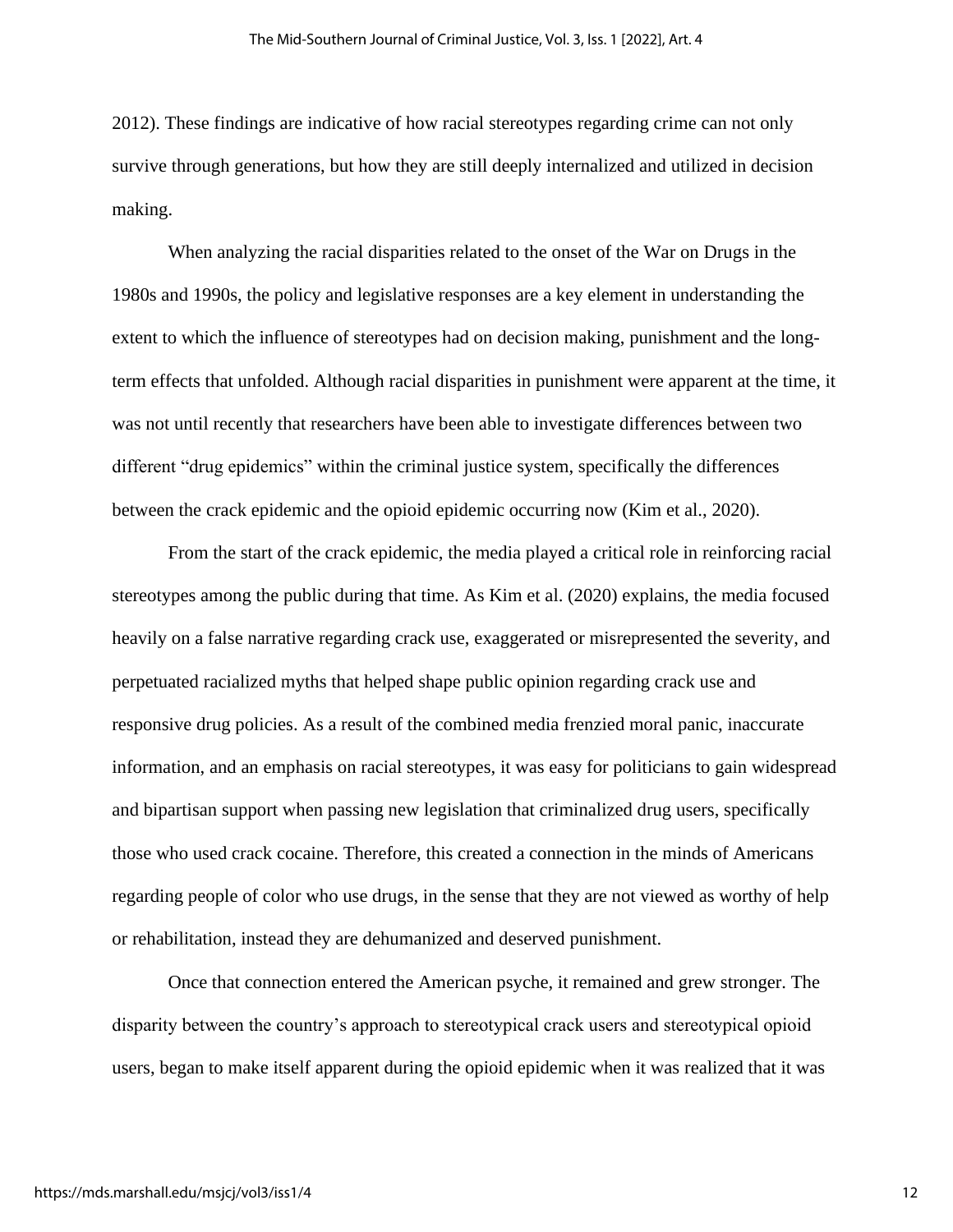now affecting a large portion of white drug users and was impacting middle class white families. As observed by Kim et al. (2020), it was now viewed as a public health issue that required a different response. Now that drug use and addiction was affecting white families, it was deemed worthy of legislative attention and a different perspective.

To analyze possible influence of racial stereotypes and the correlations between stereotypes and drug policy, Kim et al. (2020) measured policy responses from 1983-2016, periods of time that include both the crack and opioid epidemic. The authors analyzed drug policy passed by Congress, determined which bills were punitive and which ones were rehabilitative, determined the number of drug-related deaths with their associated demographics in the Congressional districts of the legislator who sponsored or co-sponsored the bills, and determined what relationships existed. The findings reinforce the concept of stereotype influence on policymakers, specifically the belief that white people are viewed as victims and worth helping while people of color are criminalized and dehumanized. Kim et al. also found that during the crack epidemic, less bills were passed overall, but when they were, legislators were more likely to sponsor punishment-related bills. During the opioid epidemic, legislators have been more likely to sponsor rehabilitation-related bills, especially if the victims of drug-related deaths are white opioid users. If the victims of drug-related deaths are black cocaine users, there was not a significant policy response.

This observation by Kim et al. (2020) reinforces arguments made by scholars such as Alexander (2010) and Dukes et al. (2017), that assert the disparity that exists between white lives and black lives, or white bodies and black bodies, and how white lives and white bodies have always received more respect and protection, whereas black lives and black bodies are often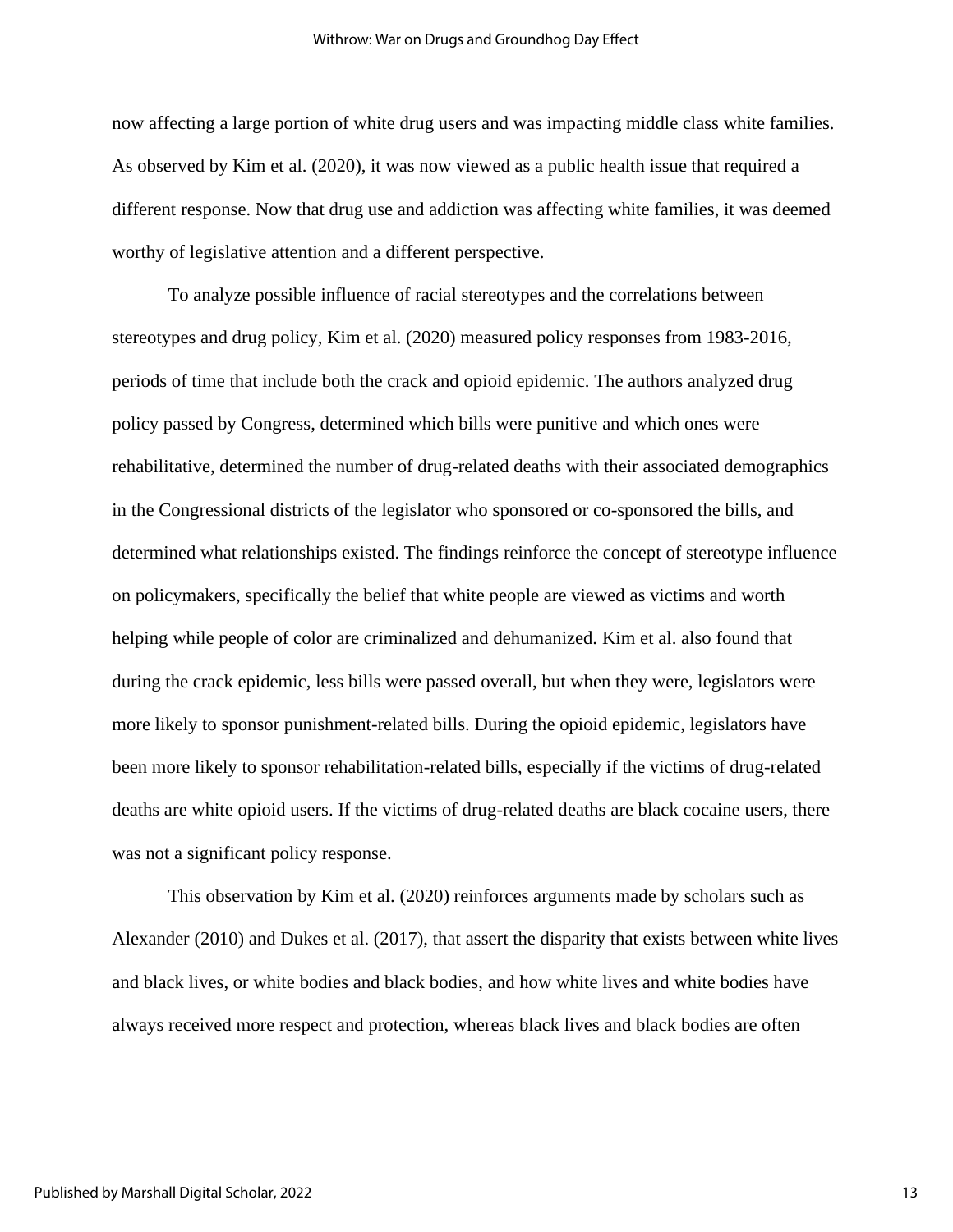viewed as less than human and not worthy of the same respect and protection. This is a direct result of deeply held racial stereotypes and beliefs for four hundred years.

This research is important in identifying support for the hypothesis that racial stereotypes continue to generate moral panics about drugs, those stereotypes continue to fuel drug policy decisions, people of color are disproportionately punished while white people are treated as victims that need help, and the consequences of the penal policies trap people of color in the cycle of despair that they cannot escape. The findings are also important because much of the rhetoric used by politicians to justify tough on crime policies uses these specific stereotypes and fears. The cycle continues to perpetuate itself and people of color are the ones trapped, suffering from the consequences for generations.

## **Disenfranchisement and Marginalization**

The consequences of drug prohibition and criminalization are extremely multi-faceted, they have become so intertwined in not only every stage of the criminal justice system, but every social and economic institution in the country, and are so rooted and established in the fabric of American society that they persist for generations and trigger a myriad of consequences. Because racial minorities were and still are the primary victims of the War on Drugs (Walker, 2001), they have become disproportionately affected by its consequences and therefore have suffered further marginalization and oppression, mainly because of having the prison or felon label.

Alexander (2010) asserts that the system of mass incarceration is dependent upon the prison label. She further claims that after someone receives the felon label, they then become part of a parallel universe where "discrimination, stigma, and exclusion are perfectly legal and privileges of citizenship such as voting and jury service are off limits" (Alexander, 2018, p. 94). This argument echoes the claims made by Lopez (2014) and Hinton (2016) regarding the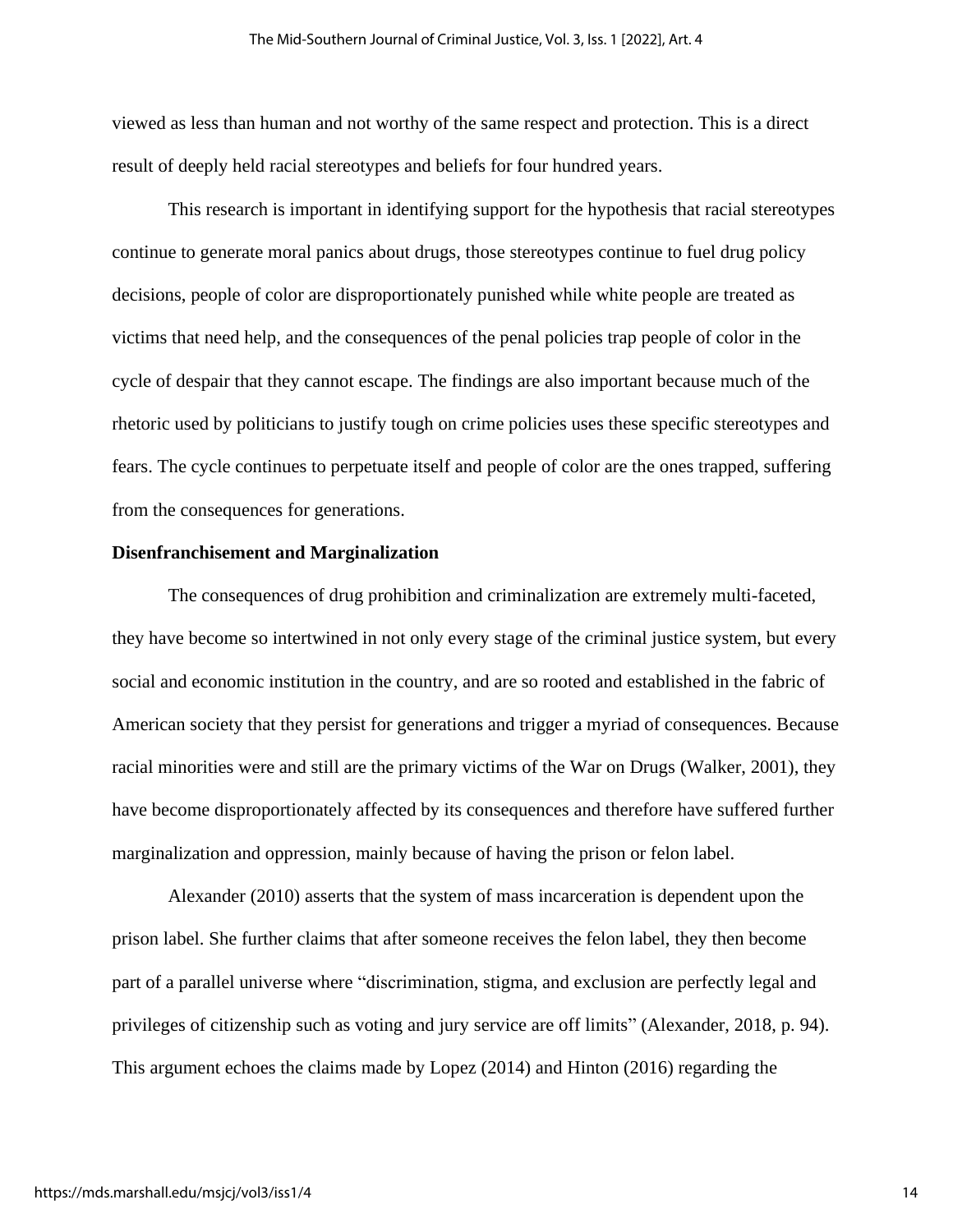mechanism of institutional racism and how it has been used to keep poor people of color socially and economically stratified, even in the "post-racial" era.

As Lopez (2014) argues, institutionalized racism is not a new strategy, it has merely evolved. Following the end of slavery, Southern states implemented laws, or "black codes," that served as a legalized method of keeping people of color enslaved and oppressed. This took the form of convict leasing, debt peonage, and minorities being disqualified from government programs. These forms of institutionalized racism, according to Lopez, were racially stratified differences that persisted across generations and contributed to the vast racial disparities that still exist today.

During the War on Drugs, Reagan expanded upon his War on Poverty strategy. Because Black poverty and crime had a pathological understanding with bipartisan support, the administration was able to lead policymakers to connect the criminalization of welfare recipients and tenants in public housing with the criminalization of drug users. As Hinton (2016) claims, the very socioeconomic elements that gave rise to crack abuse were ignored, poor people of color were blamed for their own marginalization, and the programs created to provide assistance were replaced with punitive policies that specifically targeted poor people of color.

It is here that the "Groundhog Day" effect experienced by people of color actualized even further. Being convicted of a felony drug offense would become the most detrimental scarlet letter for minorities and there is little to no escape for them. They are doomed to repeat the same daily punishment. Some of the ways drug felons are further disenfranchised and marginalized are that they face barriers in access to public housing, discrimination by private landlords, they are not eligible for food stamps, they are forced to inform prospective employers on their applications about felony convictions, they are denied certain professional licenses, and they are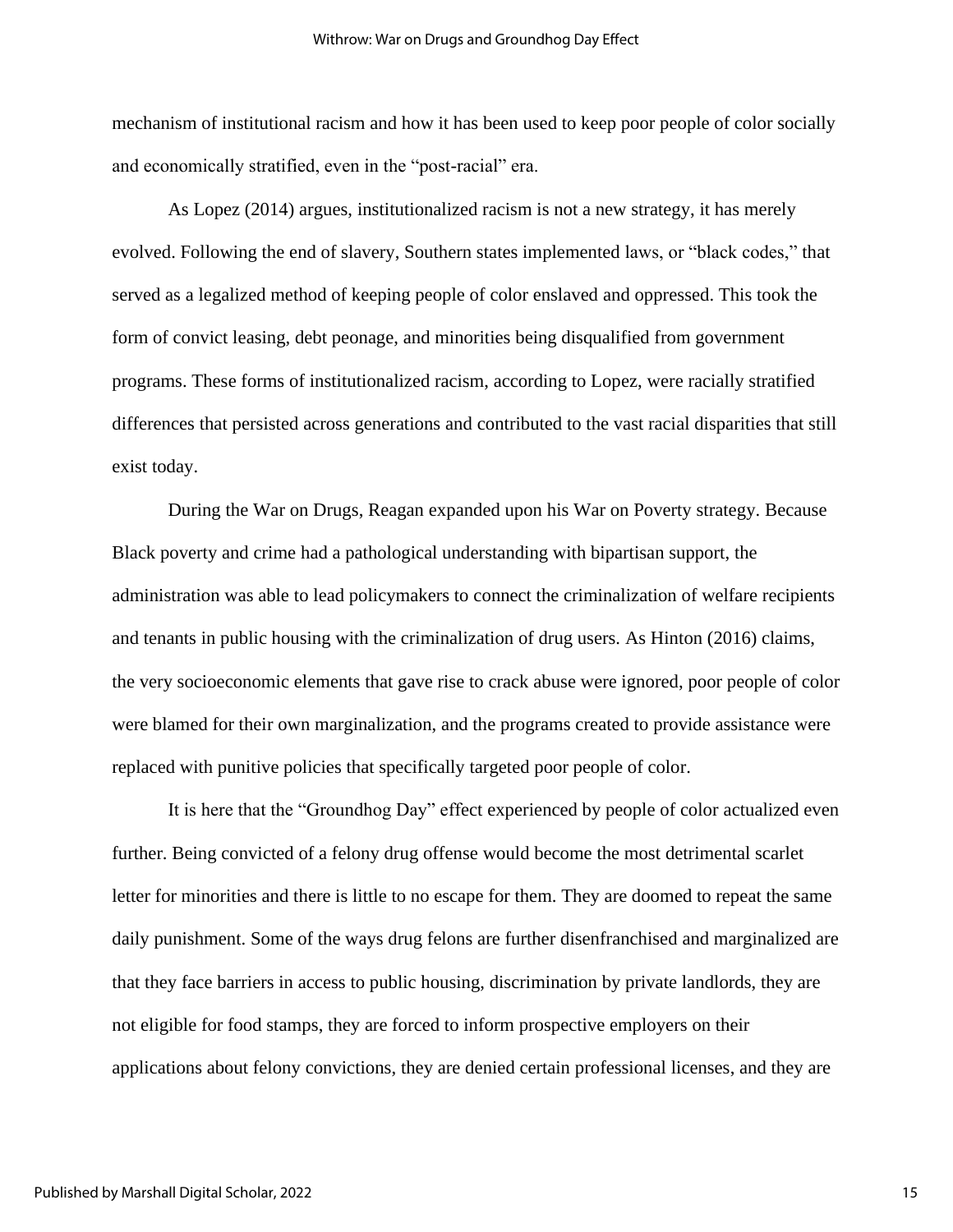prevented from receiving federal grants such as financial aid for higher education (Alexander, 2010; Hinton, 2016). Black men and women are strategically prevented from having equal access and opportunity in the economy and social structures of American life.

## **Nothing Changes if Nothing Changes**

Unfortunately, the cycle of disenfranchisement, marginalization, oppression, and racial disparities has continued for centuries in America. There have been multiple transformations as to how they have expressed themselves within the country's systems and institutions, but there have always been two commonalities that have remained consistent. The two commonalities are the process in which the cycles have occurred has remained the same and the root cause or element of those cycles has always been the same, and that is the element of racial stereotypes.

Several scholars have argued that the critical first step, and the most important step, in dismantling the racial disparities that permeate every corner of American society, is to confront racial stereotypes, biases, and beliefs honestly and sincerely. Carter et al. (2017) assert that the racial disparities seen within disciplinary policies are a consequence of the history of the United States, the stereotypes, and biases that history created, and the subsequent divisions that are still strong and still lived experiences of those groups. The pervasive and ingrained false ideas about people of color shaped perceptions for generations and there has been a persistent reluctance to confront these false perceptions and issues of race. Carter et al. argues that for racial disparities to be addressed, then race needs to be addressed. Furthermore, the conversation about race requires us to acknowledge and wrestle with the "harms, consequences, and continuing shape of racism, discrimination, and inequality woven into the very foundation of U.S. history" (Carter et al., 2017, p. 218). Lastly, it is important that the same conversation includes a consideration of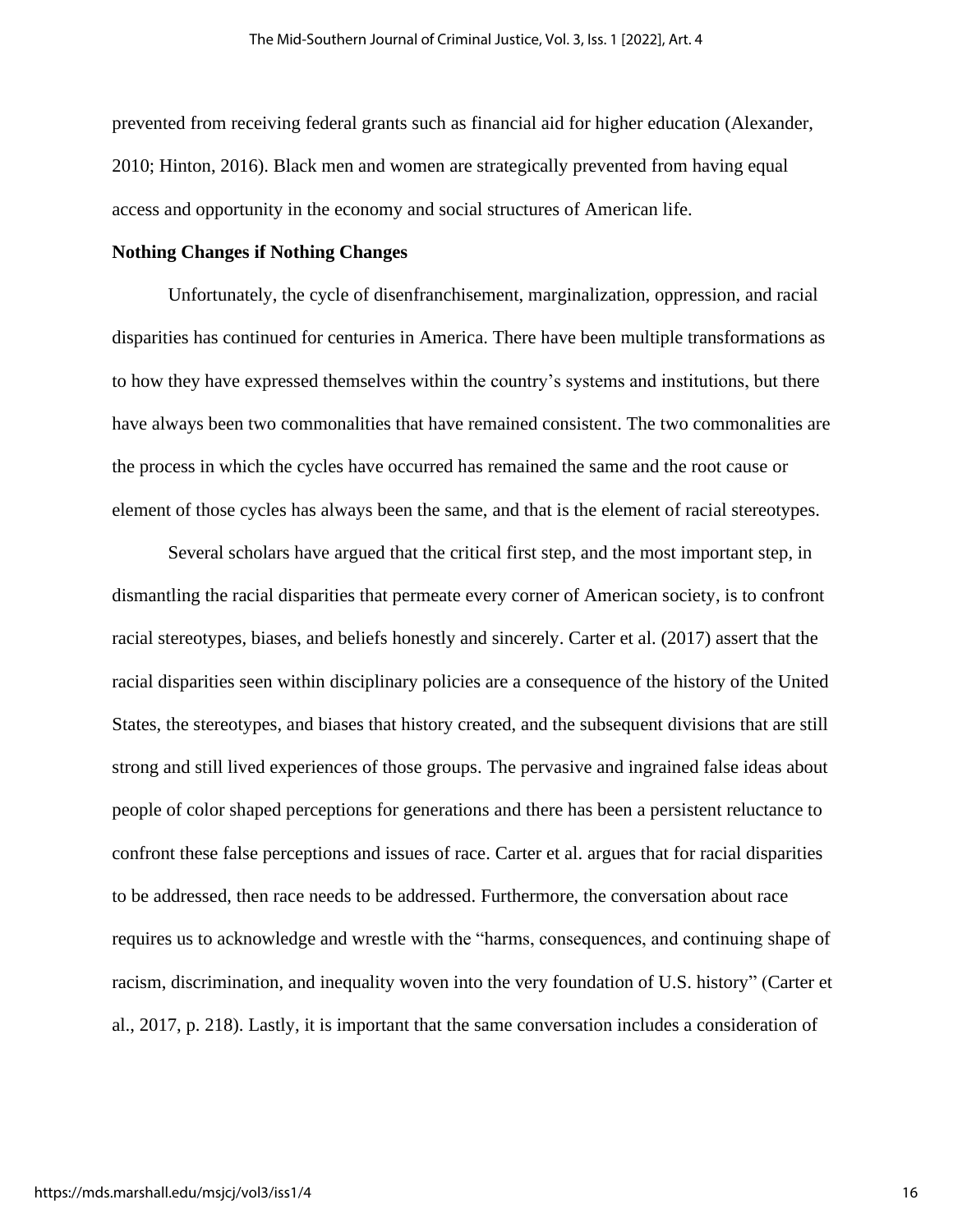ways to counteract racial inequalities and unequal allocations of resources through our own everyday practices and interactions in addition to policy.

An important element of confronting our stereotypes and biases is identifying factors that perpetuate them and then work on deconstructing those beliefs. In the regression analysis conducted by Drakulich (2012), findings suggested that when people have a positive interracial interaction with minority racial or ethnic groups, there is an association of reduced negative racial attitudes. In addition, individuals who do not have much contact with racial and ethnic minorities are more likely to base their information about those groups on media reports, especially those that accentuate negative behaviors and their "long-standing" stereotypes. The media is highly influential in the perpetuation of stereotypes (Carter et al., 2017), especially with how people of color are represented in the news, such as instances of police brutality. When white viewers are given negative stereotypical information, they are more likely to view a Black victim as being at fault for his own death. Media bias is instrumental in promoting public hostility towards people of color, therefore making changes regarding how minorities are represented in the media is an important step in eliminating some of the racial stereotypes and biases (Dukes & Gaither, 2017).

Deconstructing racial stereotypes and biases is a process that one can undergo, specifically implicit bias. Carter et al. (2017) explains that recent research shows that there is a possibility for individuals to recognize the presence of implicit bias within themselves and then learn techniques to aid them in overcoming false perceptions and subsequently increase positive social interactions with other groups. This process has been utilized in implicit bias training with law enforcement in recent years, however training does not remove the underlying bias. The racial stereotypes need to be actively disrupted by debiasing (Benforado, 2015). Emerging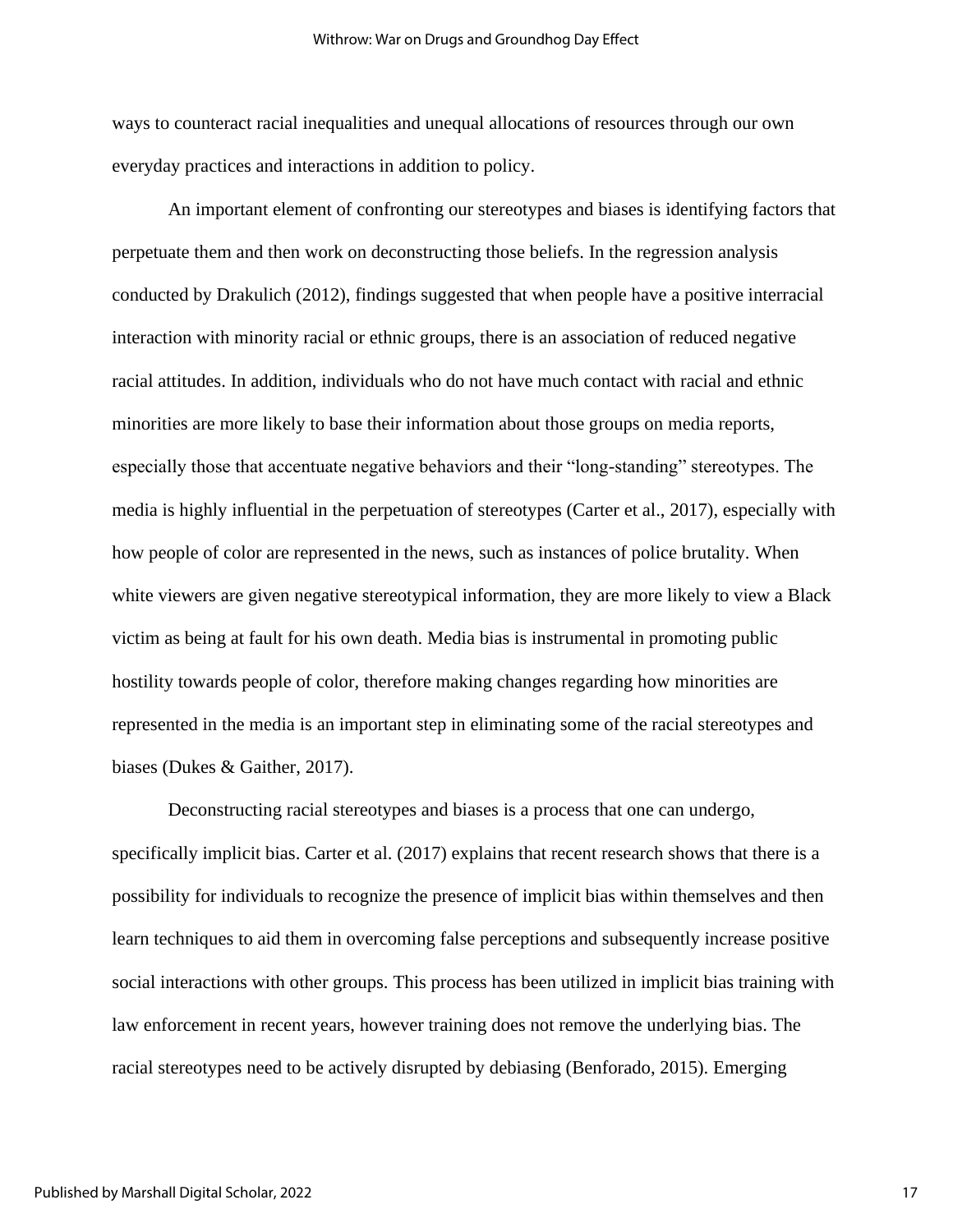research also shows that "mental correction" that is deliberate can control the cognitive biases in social judgment (Lopez, 2014).

The colorblind approach has presented another barrier to confronting racial stereotypes and biases and beginning the process of dismantling disparities. The colorblind perspective is possibly associated with the faulty belief that America is now a "post-racial" society, therefore we should not talk about race, that race discussions are extraneous, and those that attempt to have discussions about racial disparities are "playing the race card" (Carter et al., 2017). The contradictory logic of the colorblind approach is that we can fight racial bias simply by not talking about race (Lopez, 2014). To strengthen the damaging impact of the colorblind approach, the Supreme Court has exploited the taboo act of confronting discrimination by making it nearly impossible to pursue legal remedies and essentially taking the position that racial discrimination is permissible (Hinton, 2016; Lopez, 2014).

By not talking about race and confronting the stereotypes and biases, will not make the powerful social reality just disappear. However, it does result in unchallenged, confused thinking, not only in ourselves, but in others as well. (Lopez, 2014). The conversation, the acknowledgement, and the active pursuit in cognitive change needs to occur. Until this happens, or until our country willingly undergoes that redemptive transformation, nothing will ever change, and people of color will continue to remain trapped in a cycle of oppression and marginalization for generations to come. It will not matter how many reforms are implemented to alleviate the harms caused by disparate laws and policies, they will simply serve as band-aids on a gaping wound. It will be Groundhog Day over and over until we do something different.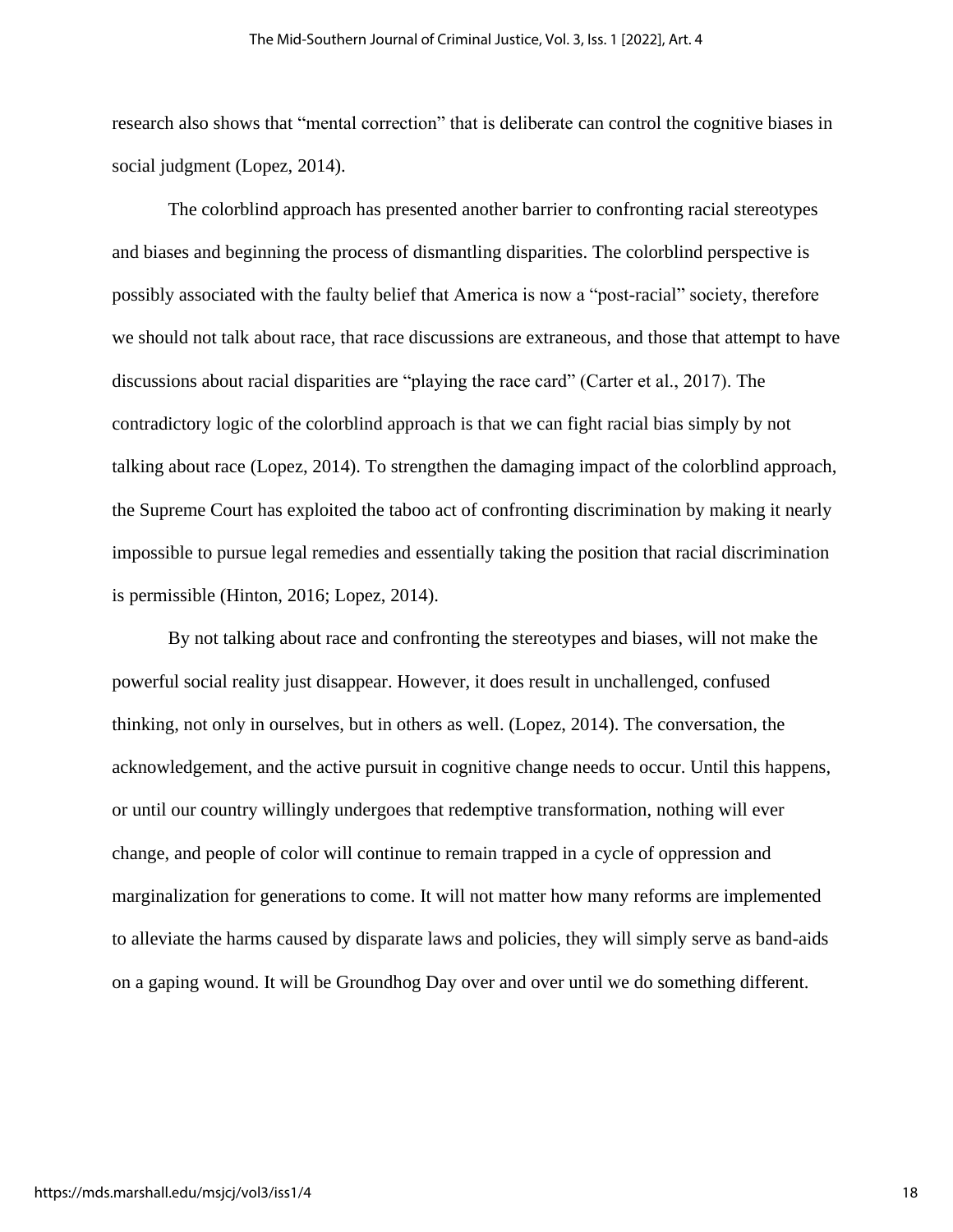## **Conclusion**

The problems regarding race, class, ethnicity, and crime may initially seem like a complicated issue, especially when focusing on the War on Drugs. The consequences of drug prohibition have become so far-reaching and long-term that it is as if it has touched every aspect of society. To complicate matters more, when one analyzes the racial disparities and their etiology, it appears to be a tall order. In many ways, it is a complicated issue, especially when considering solutions for the problem. However, when the issue is deconstructed and reduced to its core a layer at a time, it simplifies it. Through the process of elimination, it becomes apparent that the common denominator for centuries is what we need to return to in order to eliminate any barriers and bridge gaps.

Although racial stereotypes, beliefs, and biases have been the root cause for a myriad of the racial disparities that people of color suffer from still today, moral panics regarding drug use, and the War on Drugs have resulted in unique consequences that have become well established in American society for people of color. The timeline for each prohibition period has remained the same, contained the same elements, and have become more sophisticated and effective each time. Moral panics generated from racial stereotypes have occurred for various reasons, but drug related moral panics have been more influential. Attempts at reform have not been very effective, if at all, and there is still resistance in drug policy reform in general. The fact that much of the resistance echoes racial stereotypes and biases shows that we have not been focusing on the right elements regarding a solution.

A discussion on policy implications is important, however it is worth noting that policies will not be completely effective until racial stereotypes, beliefs, and biases are *honestly*  confronted. Confronting those racial stereotypes, beliefs, and biases will not be a simple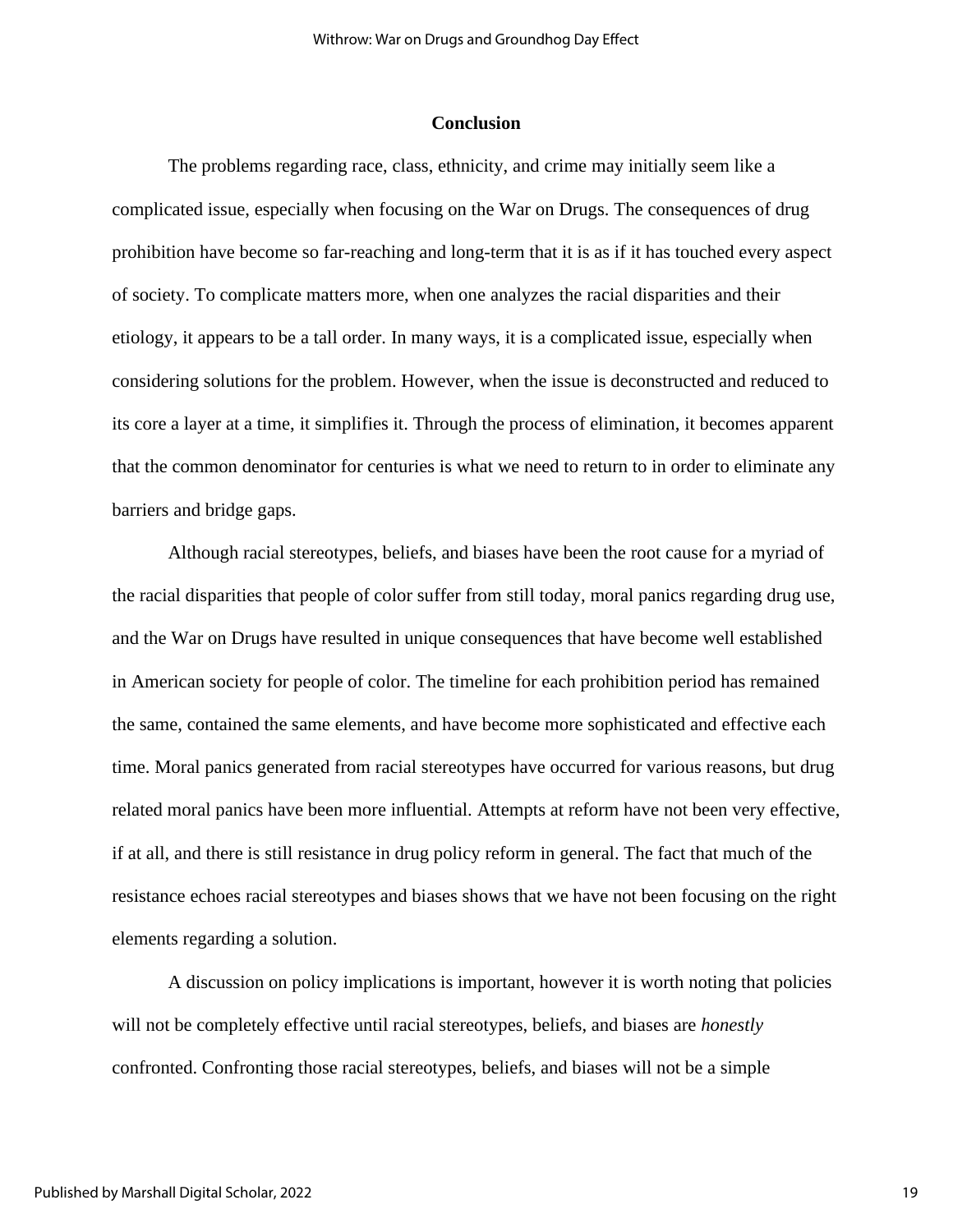undertaking and will require more than a simple course on racial diversity and implicit bias. This nation was built on a foundation of white supremacy, genocide, colonization, slavery, and many other atrocities. We will not be able to simply talk our way through it or fix it with intermittent and ineffective policies. To ensure any kind of effective, long term, supportive, and equitable change, we as a nation will need to accept the truths of our history – and our present, acknowledge the generational damage that has been caused as a result of white supremacy, and then recognize the cycle that continues today. Furthermore, we need to acknowledge and accept the role race still plays in society and the privileged role white Americans maintain in the same society.

Once this has been established, there needs to be a strategic and comprehensive deconstruction and subsequent rebuilding of almost every institution in America and a complete overhaul of federal and state laws. Lastly, to ensure that actual change occurs and is maintained in the long-term, we need to actively implement the new behaviors by remaining cognizant, enforce more accountability with a robust system of checks and balances, and make it a priority to be vigilant in upholding the new and equitable system. There are various policies that can be implemented to help repair some of the harms and prevent them from happening in the future, however their success is contingent upon working through the root cause of the disparities in the first place. This will serve as a solid and stable foundation for the following discussion on possible reform.

Following the creation of a foundation and moving forward, there are obvious social, economic, educational, healthcare related, and other policy reforms that require attention, but for the sake of brevity and relevance to this paper, criminal justice reform will be the focus. Reform should begin at the law enforcement level because this is the initial interaction between citizens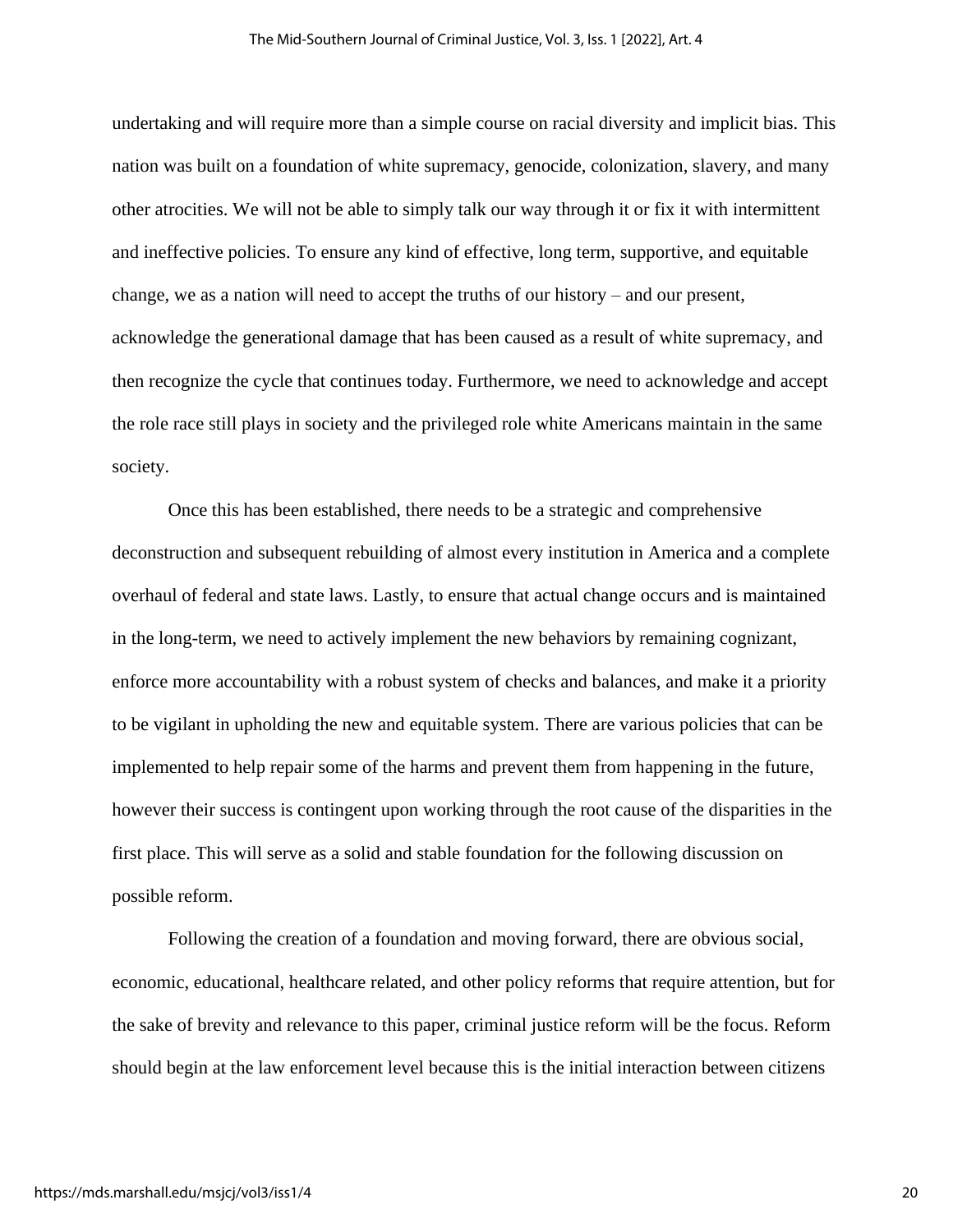and the criminal justice system. Then, reform should move up the ladder in the criminal justice system to prosecutors, juries, judges, and legislators. In order to fully confront racial disparities within the criminal justice system, a comprehensive overhaul needs to occur.

First, there is the topic of broad police reform. Walker et al. (2018) provides examples such as better screening of law enforcement applicants, more diverse hiring practices, and data collection on policing practices such as traffic stops. Criminal justice analysts with the Brookings Institute (2021) recommend reform with qualified immunity, national standards for training and de-escalation, restructuring civilian payouts for police misconduct, focusing on officer wellness, and a change in police culture. There is also broad support for the requirement of body cameras, independent investigations and oversight for police misconduct, a national registry for police officers with records of misconduct, shifting focus and funding to community policing and "nonpolice" first responder programs such as mental health professionals, holding more police officers accountable, and a strong focus on eliminating implicit bias and systemic racism in the criminal justice system (Saleton, 2021). There has also been ongoing research since the 1960s that has illustrated the importance of higher education for police officers and the value that it adds to police training, legitimacy, and professionalism (Paterson, 2011). Other ideas for reform could include less militarization of law enforcement, such as SWAT teams (Alexander, 2010), better community relationship building, and eliminating quotas or incentives for citations and tickets.

Second, Walker et al. (2018) proposes that prosecutorial discretion and judicial discretion needs to be analyzed and evaluated more and confronted when disparities are found. This could be accomplished by creating and implementing data collection methods that are effective at identifying disparities in prosecutorial and judicial decisions and actively confront them. Also,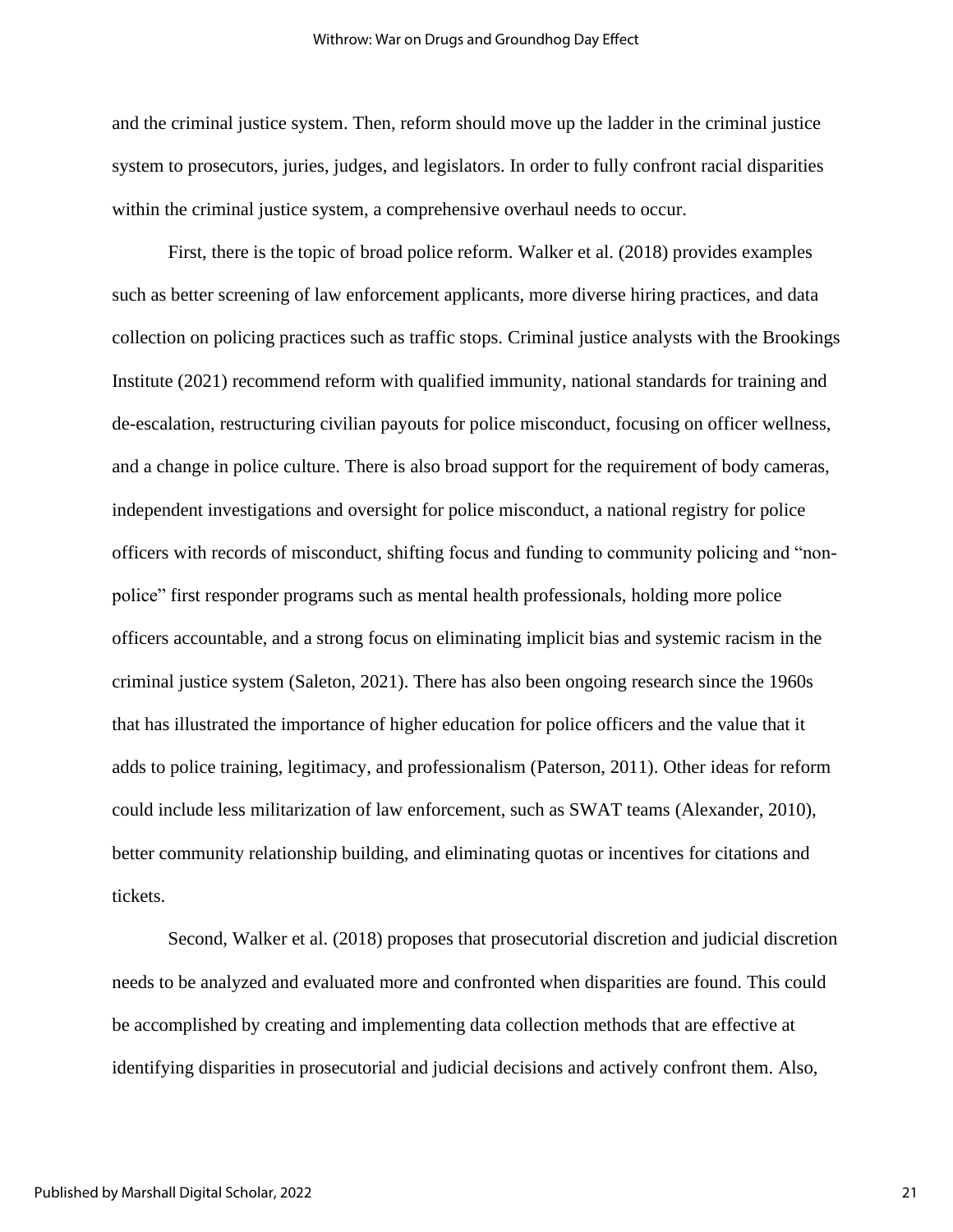racial and ethnic diversity in juries needs to be emphasized, as Walker et al. points out in research findings that diverse jury pools are still difficult to accomplish, especially with the courts allowing prosecutors to exercise broad discretion during vior dire. Walker et al. additionally raises concerns regarding bail reform and the impact unfair bail practices has on people of color. Therefore, implementing a more sophisticated system regarding pre-trial detention and bail amounts would be a prudent step in reducing the racial disparities. Lastly, Alexander (2010) identifies the importance of identifying and considering factors that influence criminality, especially socio-economical influences. Considering these factors in charging and sentencing decisions, the correct way, could be helpful in avoiding racial disparities.

The next step is at the federal and state policy level. Strong policy reform needs to occur at both levels for effective change to take place. This is especially so in drug policy. Many scholars have identified the racial disparities resulting from the over-criminalization of drugs, especially specific drugs to target people of color (Alexander, 2010). Therefore, as Walker et al. (2018) has illustrated with research findings, sentencing guideline reform is instrumental in reducing and one day eliminating racial disparities in the criminal justice system. Federal policymakers are attempting to make this happen with the passage of the EQUAL Act that would eliminate the disparate crack cocaine sentencing ratio. This legislation will require bipartisan support for it to successfully pass, but the effect it would have on future generations of people of color would be tremendous. The bill will also include the ability to enforce the guidelines retroactively, which is another aspect of policy reform that is pertinent to eliminating much of the racial disparities in the prison system. However, this approach should also be applied to marijuana convictions in states where marijuana is now legal. A more radical approach that would not only reduce racial disparities but class disparities as well in the criminal justice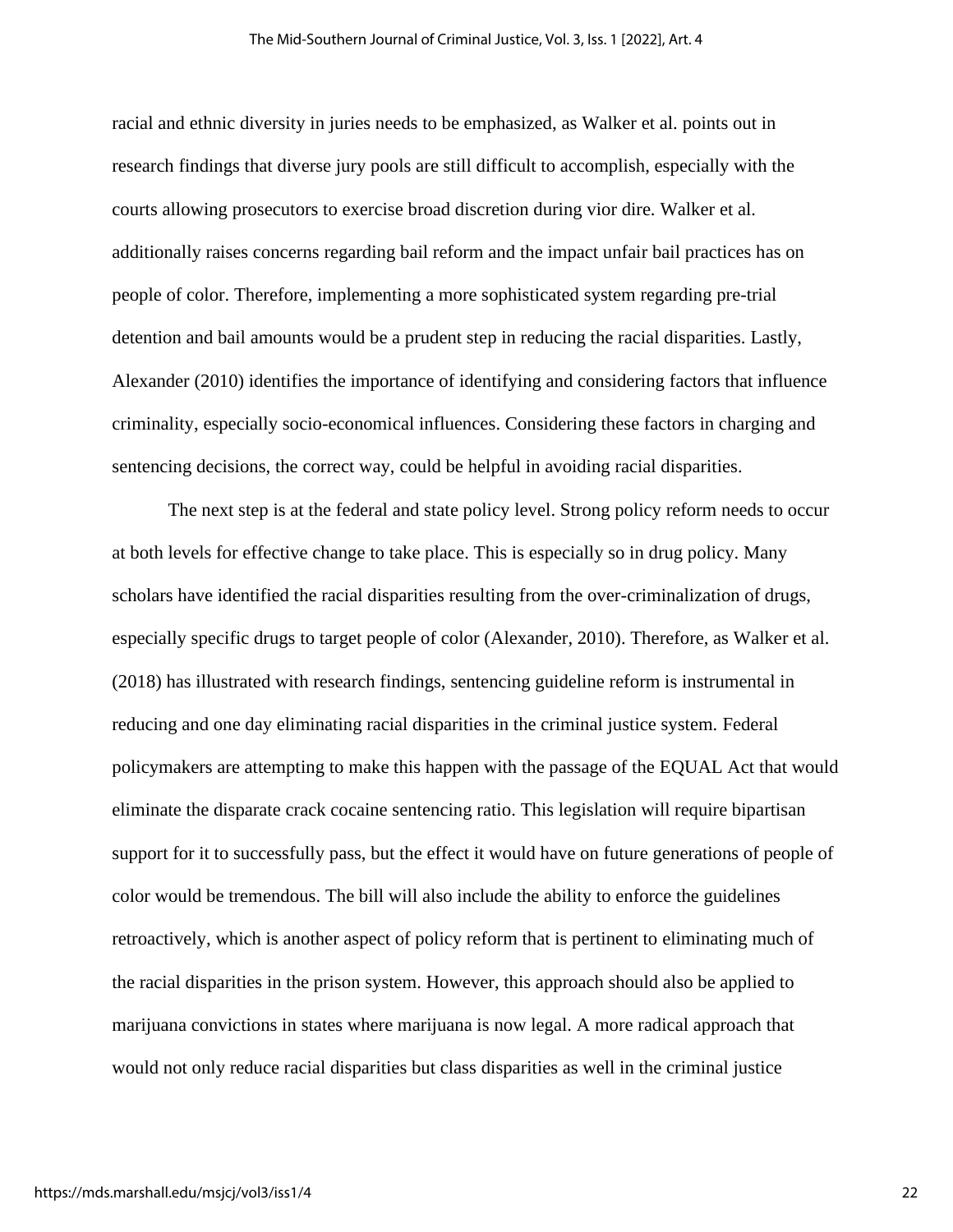system, is a broad, comprehensive reform on drug use and drug criminalization overall. This could include, but not be limited to, the decriminalization of drugs, which has been done in countries such as Portugal. Furthermore, a new framework of addiction and recovery that is accommodating to various populations of people who use drugs, especially those in the criminal justice system, and a re-evaluation of drug court requirements to identify barriers that have prevented people of color from qualifying is an important concept to consider as well (McKim, 2017). Additionally, there needs to be a nationwide effort to acknowledge harms caused by stigma surrounding addiction, especially racial stigma, and actively reduce that stigma.

Lastly, future research could uncover an abundance of data on racial stereotypes, their influence on moral panics, and policy response resulting in racial disparities. Some of the data used in this paper, such as drug-related legislation created during two different drug epidemics, could serve as a valuable foundation to build upon. In addition, and critical to moving forward towards a solution, is further research on the process of debiasing and eliminating the internalized racial stereotypes held by individuals, specifically as it relates to crime and drug use. This would not only be effective within the criminal justice system itself, but also policymakers, elected officials, and the public overall. For the debiasing process to be effective, empirical evidence showing the most efficient and successful methods are critical.

In summation, there are two final thoughts to conclude with – first, we, white Americans, need to listen to black voices, lift those voices, and avoid the mistake of becoming another 'white savior'. People of color have a lived experience that white people do not and they are more aware of the disparities, disenfranchisement, and marginalization that occurs. We need to actively listen to them when they tell us what needs to be done. They not only deserve a seat at the table, but also a space to participate, have a say and influence, ability to make decisions, be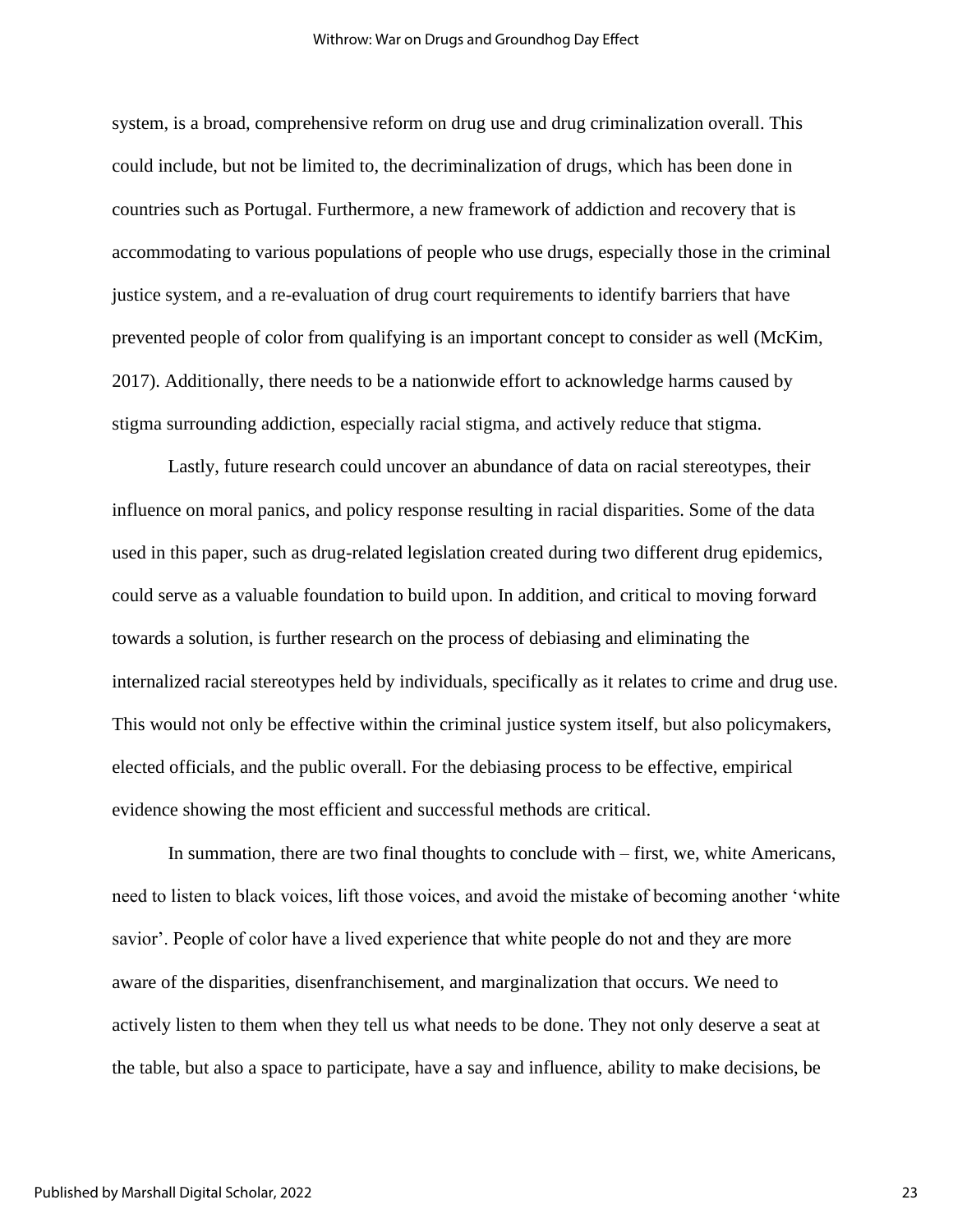listened to, not talked over, and just be. No longer can we continue to tell them to be happy with what they have already or to "just keep waiting."

Lastly, there is much work to be done when it comes to dismantling an entire system, which has taken the form of a monster, and all its extremities. We can continue to pass reforms, which would be like removing one extremity at a time, but not only will it grow back, the monster can only be stopped completely if we hit it in its Achille's heel. The United States built its rule of law and its institutions around the notion that whites (specifically white men) are superior to everyone else, because of man-made, false, racist ideas. Throughout history those ideas have influenced periods of moral panics, for example those regarding drug use. Those moral panics have then been the catalyst for oppressive drug policies that have disproportionately criminalized people of color. Because this pattern never changes, and society refuses to confront its history, it has trapped people of color in a repetitive cycle of disenfranchisement and marginalization with no way to escape, in what can be labeled as the "Groundhog Day" effect.

*"What would you do if you were stuck in one place and every day was exactly the same and nothing that you did, mattered?" – Phil Connors*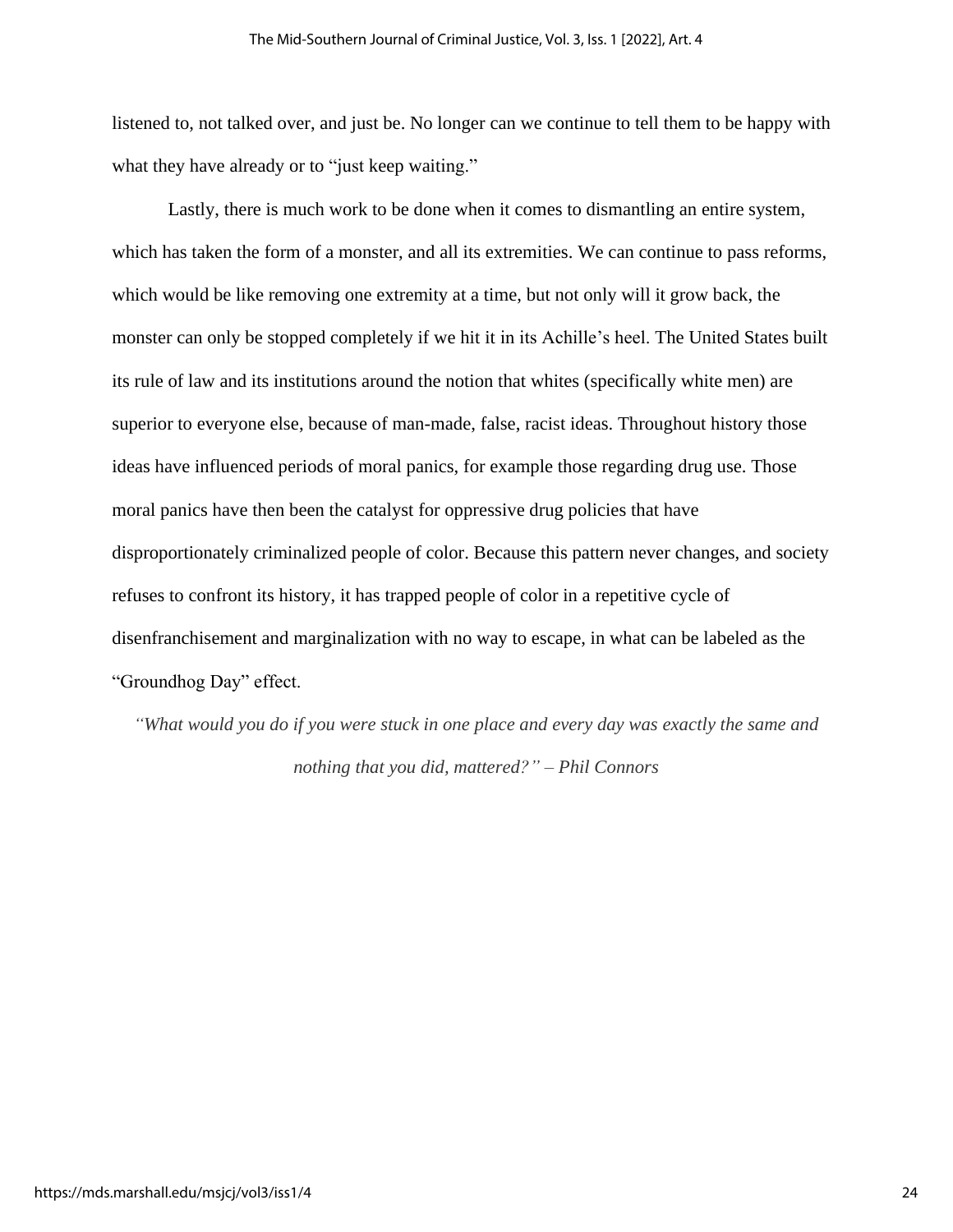## **References**

- Alexander, M. (2010). *The new Jim Crow: Mass incarceration in the age of colorblindness.* The New Press.
- Benforado, A. (2015). *Unfair: The new science of criminal justice*. Broadway Books.
- Carter, P. L., Skiba, R., Arrendondo, M. I., & Pollock, M. (2017). You can't fix what you don't look at: Acknowledging race in addressing racial discipline disparities. *Urban Education, 52*(2), 207-235.<https://doi.org/10.1177/0042085916660350>
- Drakulich, K. M. (2012). Strangers, neighbors, and race: A contact model of stereotypes and racial anxieties about crime. *Race and Justice, 2*(4), 322-355.

<https://doi.org/10.1177/2153368712459769>

- Dukes, K. N., & Gaither, S. E. (2017). Black racial stereotypes and victim blaming: Implications for media coverage and criminal proceedings in cases of police violence against racial and ethnic minorities. *Journal of Social Issues, 73*(4), 789-807. <https://doi.org/10.1111/josi.12248>
- Fisher, G. (2014, December 9). *The drug war at 100*. Stanford Law School Blogs: Legal Aggregate.<https://law.stanford.edu/2014/12/19/the-drug-war-at-100/>
- Gates, Jr., H. L. (2019). *Stony the road: Reconstruction, white supremacy, and the rise of Jim Crow.* Penguin Books.
- Gilmore, R. W. (2002). Fatal couplings of power and difference: Notes on racism and geography. *The Professional Geographer, 54*(1), 15-24.

<https://doi.org/10.1111/0033-0124.00310>

Gilmore, R. W. (2011). What is to be done? *American Quarterly, 63*(2), 245-265.

<https://doi.org/10.1353/aq.2011.0020>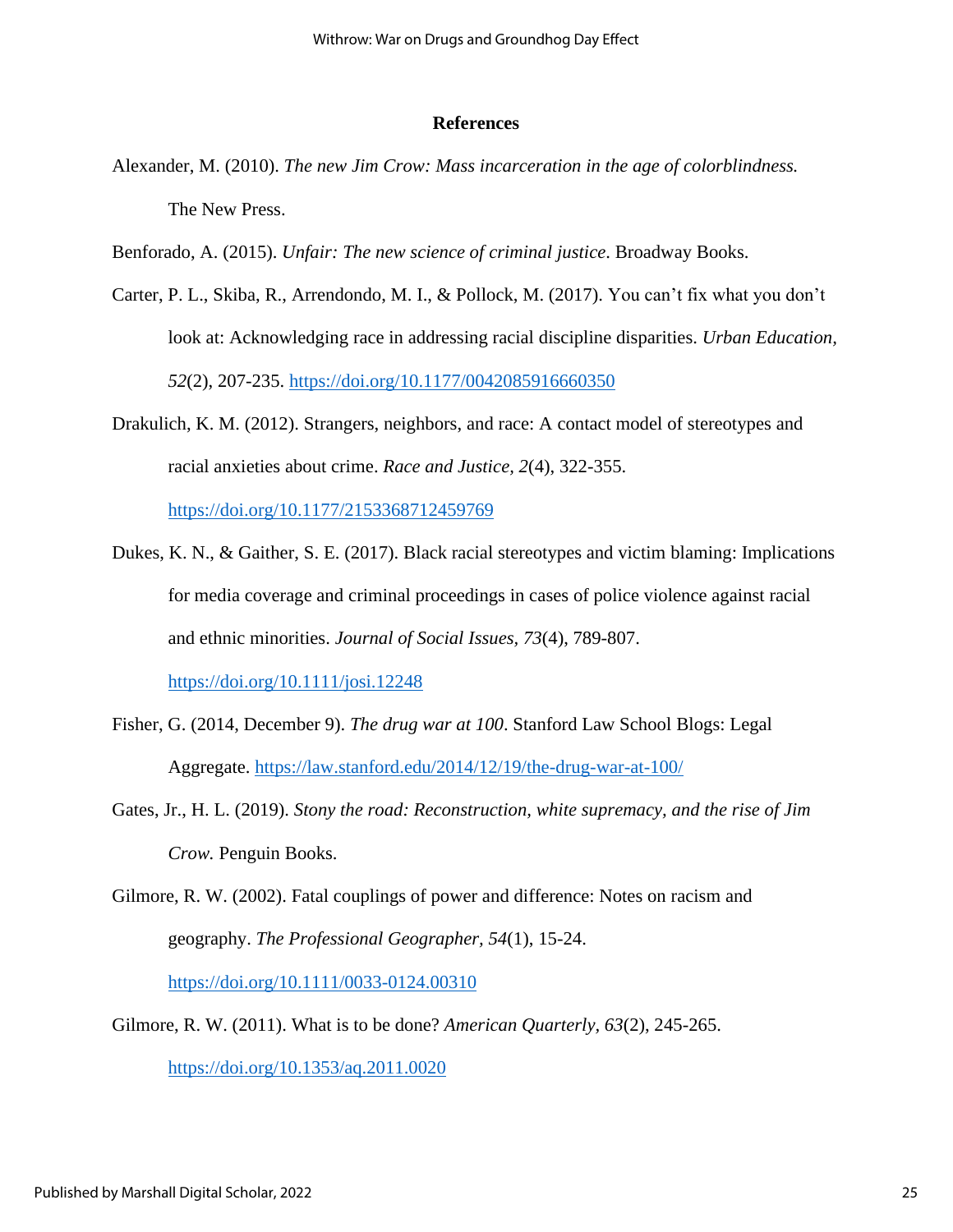- Hinton, E. (2016). *From the war on poverty to the war on crime: The making of mass incarceration in America*. First Harvard University Press.
- IMDB. (n.d.). *Groundhog Day*. Internet Movie Database.<https://www.imdb.com/title/tt0107048/>
- Jennings, W., Farrall, S., Gray, E., & Hay, C. (2020). Moral panics and punctuated equilibrium in public policy: An analysis of the criminal justice policy agenda in Britain. *Policy Studies Journal, 48*(1), 208-234.<http://doi.org/10.1111/psj.12239>
- Kim, J. W., Morgan, E., & Nyhan, B. (2020). Treatment versus punishment: Understanding racial inequalities in drug policy. *Journal of Health Politics, Policy, and Law, 45*(2), 177- 209.<https://doi.org/10.1215/03616878-8004850>
- King, M. (2015). The "knockout game": Moral panic and the politics of white victimhood. *Race and Class, 56*(4), 85-94.<https://doi.org/10.1177/0306396814567411>
- Lopez, I. H. (2014). *Dog Whistle Politics: How Coded Racial Appeals Have Reinvented Racism and Wrecked the Middle Class*. Oxford University Press.
- McDonald, D. (2017, April 11). *The racist roots of marijuana prohibition*. FEE Stories. <https://fee.org/articles/the-racist-roots-of-marijuana-prohibition/>
- McKim, A. (2017). *Addicted to rehab: Race, gender, and drugs in the era of mass incarceration*. Rutgers University Press.
- Newman, B., Merolla, J. L., Shah, S., Lemi, D. C., Collingwood, L., & Ramakrishnan, S. K. (2021). The Trump effect: An experimental investigation of the emboldening effect of the racially inflammatory elite communication. *British Journal of Political Science, 51* (3), 1138-1159.<https://doi.org/10.1017/S0007123419000590>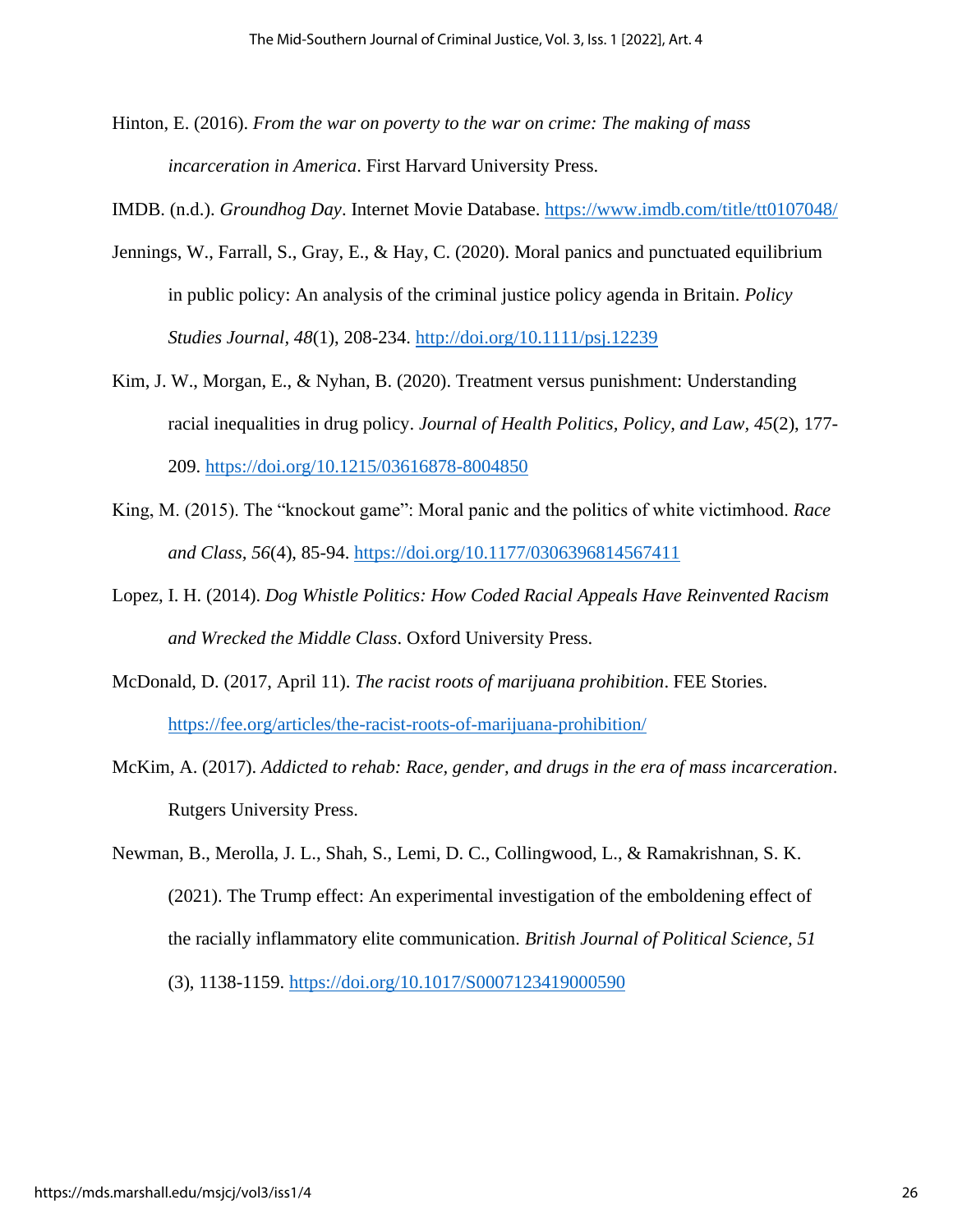- Paterson, C. (2011). Adding value? A review of the international literature on the role of higher education in police training and education. *Police Practice and Research, 12*(4), 286-297.<https://doi.org/10.1080/15614263.2011.563969>
- Ray, R., & Neily, C. (2021, April). *A better path forward for criminal justice: Police reform*. Brookings. [https://www.brookings.edu/research/a-better-path-forward-for-criminal](https://www.brookings.edu/research/a-better-path-forward-for-criminal-)justice-police-reform/
- Rosino, M. L., & Hughey, M. W. (2018). The war on drugs, racial meanings, and structural racism: A holistic and reproductive approach. *American Journal of Economics & Sociology, 77*(3-4), 849-892.<https://doi.org/10.1111/ajes.12228>
- Ross, R. (2021, February 2). *The Groundhog Day time loop of racism in America: A call to action.* Medium. [https://medium.com/the-racial-distancing-journal/the-groundhog-day](https://medium.com/the-racial-distancing-journal/the-groundhog-day-time-loop-of-racism-in-america-a-call-to-action-d8d360ecf3a)[time-loop-of-racism-in-america-a-call-to-action-d8d360ecf3a](https://medium.com/the-racial-distancing-journal/the-groundhog-day-time-loop-of-racism-in-america-a-call-to-action-d8d360ecf3a)
- Saleton, W. (2021, October 17). *Americans don't want to defund the police. Here's what they do want*. Slate. [https://slate.com/news-and-politics/2021/10/police-reform-polls-white-black](https://slate.com/news-and-politics/2021/10/police-reform-polls-white-black-)crime.html
- Sanes, K. (n.d.). *Groundhog Day: Breakthrough to the true self.* Transparency. <https://www.transparencynow.com/groundhog.htm>
- Tallaksen, A. R. (2019). Junkies and jim crow: The boggs act of 1951 and the racial transformation of New Orleans' heroin market. *Journal of Urban History, 45*(2), 230- 246.<https://doi.org/10.1177/0096144217731339>
- Toplin, R. B. (2015, December 10). *Dog-whistle politics: It's a tradition with the GOP*. Columbian College of Arts & Sciences: History News Network.

<http://historynewsnetwork.org/article/161448>